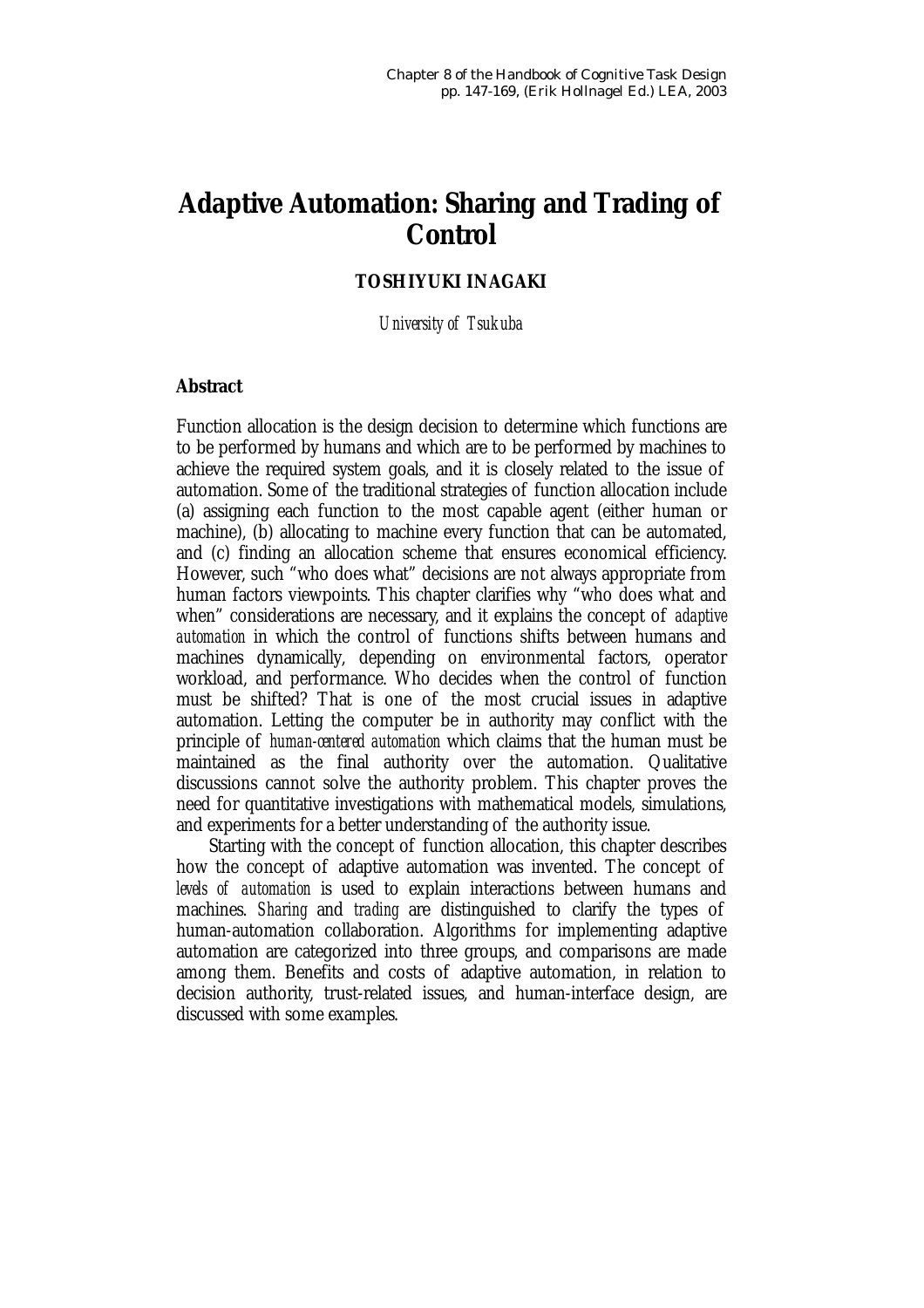# **Function Allocation**

Suppose we are to design a system with specific missions or goals. We first have to identify functions that are needed to accomplish the goals. We then come to the stage of function allocation. Function allocation refers to the design decisions that determine which functions are to be performed by humans and which are to be performed by machines. Various strategies for function allocation have already been proposed.

# *Traditional Strategies for Function Allocation*

Rouse (1991) classified traditional function allocation strategies into three types. The first category is termed *comparison allocation*. The strategies of this type compare relative capabilities of humans versus machines for each function, and they allocate the function to the most capable agent (either human or machine). The most famous MABA-MABA (what "men are better at" and what "machines are better at") list may be the one edited by Fitts (1951), see Table 8.1.

# Table 8.1 The Fitts List

Humans appear to surpass present-day machines with respect to the following:

- 1. Ability to detect small amounts of visual or acoustic energy.
- 2. Ability to perceive patterns of light or sound.
- 3. Ability to improvise and use flexible procedures.
- 4. Ability to store very large amounts of information for long periods and to recall relevant facts at the appropriate time.
- 5. Ability to reason inductively.
- 6. Ability to exercise judgment.

Present-day (in 1950s) machines appear to surpass humans with respect to the following:

- 1. Ability to respond quickly to control signals and to apply great forces smoothly and precisely.
- 2. Ability to perform repetitive, routine tasks.
- 3. Ability to store information briefly and then to erase it completely.
- 4. Ability to reason deductively, including computational ability.
- 5. Ability to handle highly complex operations, i.e., to do many different things at once.

Note. After Fitts (1951), Hancock and Scallen (1998), and Price (1985).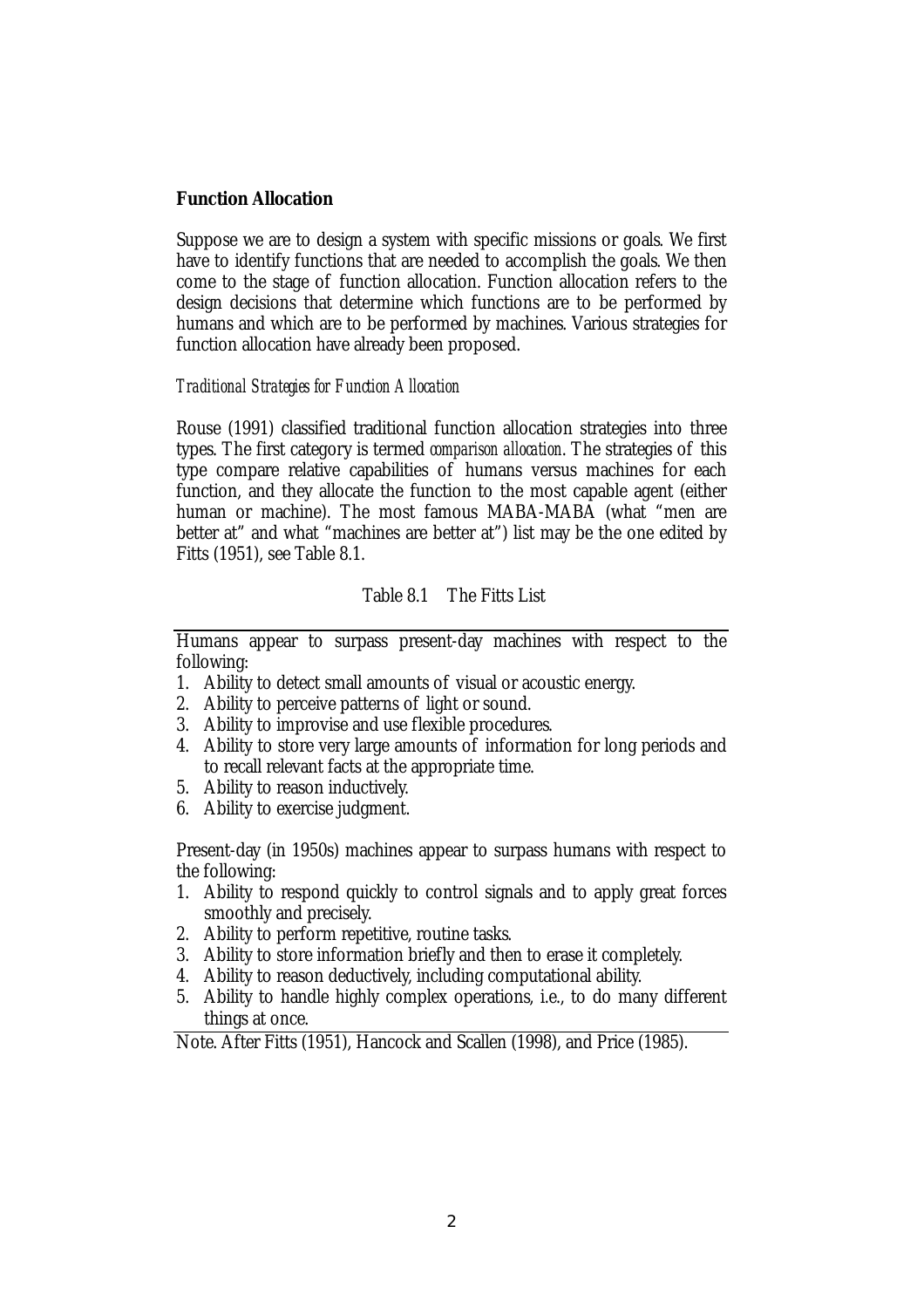The second type is called *leftover allocation*. The strategies of this type allocate to machines every function that can be automated. Human operators are assigned the leftover functions to which no automation technologies are available.

The third type is named *economic allocation*. The strategies of this type try to find an allocation that ensures economical efficiency. Even when some technology is available to automate a function, if the costs of automating the function are higher than that of hiring a human operator, then the function is assigned to the operator.

Note here that the traditional strategies just described consider "who does what." Such design decisions yield function allocations that are *static*: Once a function is allocated to an agent, the agent is responsible for the function at all times.

#### *Traditional Strategies Are Not Always Appropriate*

Suppose design decisions are made by using either the leftover or the economic allocation strategies. The strategies do not reflect any human characteristics or viewpoints, and the resulting function allocation may be elusive for operators. Some operator may ask, "Am I supposed to be responsible for this function, or is the automation?" Also, there is no guarantee that the allocations provide the operators with job satisfaction.

The comparison allocation may be nicer for the operators than either the economic or leftover allocations. However, the comparison allocation cannot be free from criticisms. Price (1985) and Sharit (1997) claimed that the list by Fitts is overly generalized and nonquantitative. Sheridan (2002) pointed out that, "in order to make use of the Fitts MABA-MABA list, one needs data that are context dependent, but these data are mostly unavailable" (p.59). He argued, referring to the ideas of Jordan (1963), "the idea of comparing the human with the machine should be thrown out but the facts about what people do best and what machine do best should be retained," and "the main point of retaining the Fitts list is that people and machine are complementary" (p.59). A *complementary* strategy can be seen in KOMPASS (Grote, Ryser, Wafler, Windischer, & Weik, 2000).

Even though the operators are allocated only functions in which people surpass machines, the superiority may not hold at all times and on every occasion. Operators may get tired after long hours of operations, or they may find it difficult to perform the functions under time pressure. This implies that "who does what" decisions are not sufficient, but "who does what and when" considerations are needed for the success of function allocation.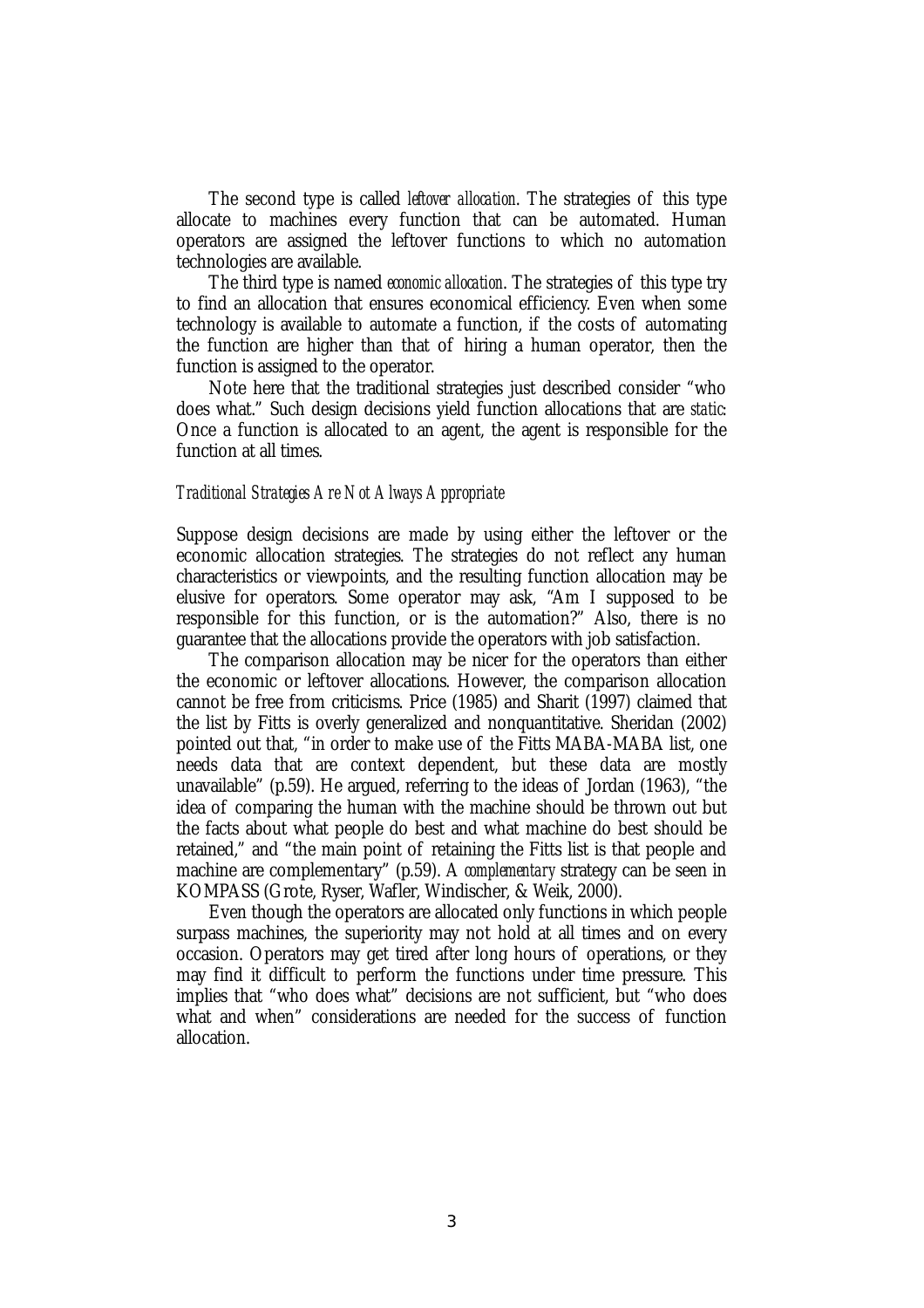Aircraft in recent years have become equipped with various automations that can perform important functions to make flights safe, smooth, and efficient. Lateral navigation (LNAV) and vertical navigation (VNAV) are such essential functions. Pilots usually take responsibilities for both LNAV and VNAV during takeoff. In the climb phase, pilots may handle LNAV and let various automations deal with VNAV. During cruise, pilots often hand both LNAV and VNAV over to automation. In descending or landing, pilots may seize back control of either LNAV or VNAV. The two functions are allocated in different ways, depending on the situation.

What happens if aircraft must be designed in a "who does what" manner? No shift of control is allowed, and there can be only four design decisions: first, no automation is needed because the pilots are to handle both LNAV and VNAV at all times during flights; second, design the automation that performs LNAV for any circumstances; third, design the automation that performs VNAV at all times and for every occasion; fourth, design the automation that performs LNAV and VNAV all the time during flights. It is easy to see that none of these are practical.

# **Notions Useful for "Who does What and When" Decisions**

#### *Sharing of Control*

Sharing of control means that the human and the computer work together simultaneously to achieve a single function (Sheridan, 1992). Three types of sharing are distinguishable. The first type is *extension*, in which the computer may help the human so that his or her capability may be extended (e.g., the power steering or the power braking of an automobile), or in which the human extends the computer's capability (e.g., "supervisory override" for some types of aircraft, in which the pilot may add control force when the maneuver by the autopilot was not perceived to be satisfactory).

The second type is *relief*, in which the computer helps the human so that his or her burden may be reduced. A lane-keeping support system for an automobile is a good example. The system detects white lane markers on the road, and generates torque to assist the driver's steering action for keeping the host vehicle approximately on the center of the lane (Kawazoe, Murakami, Sadano, Suda, & Ono, 2001).

The third type is *partitioning*, in which a required function is divided into portions so that the human and the computer may deal with mutually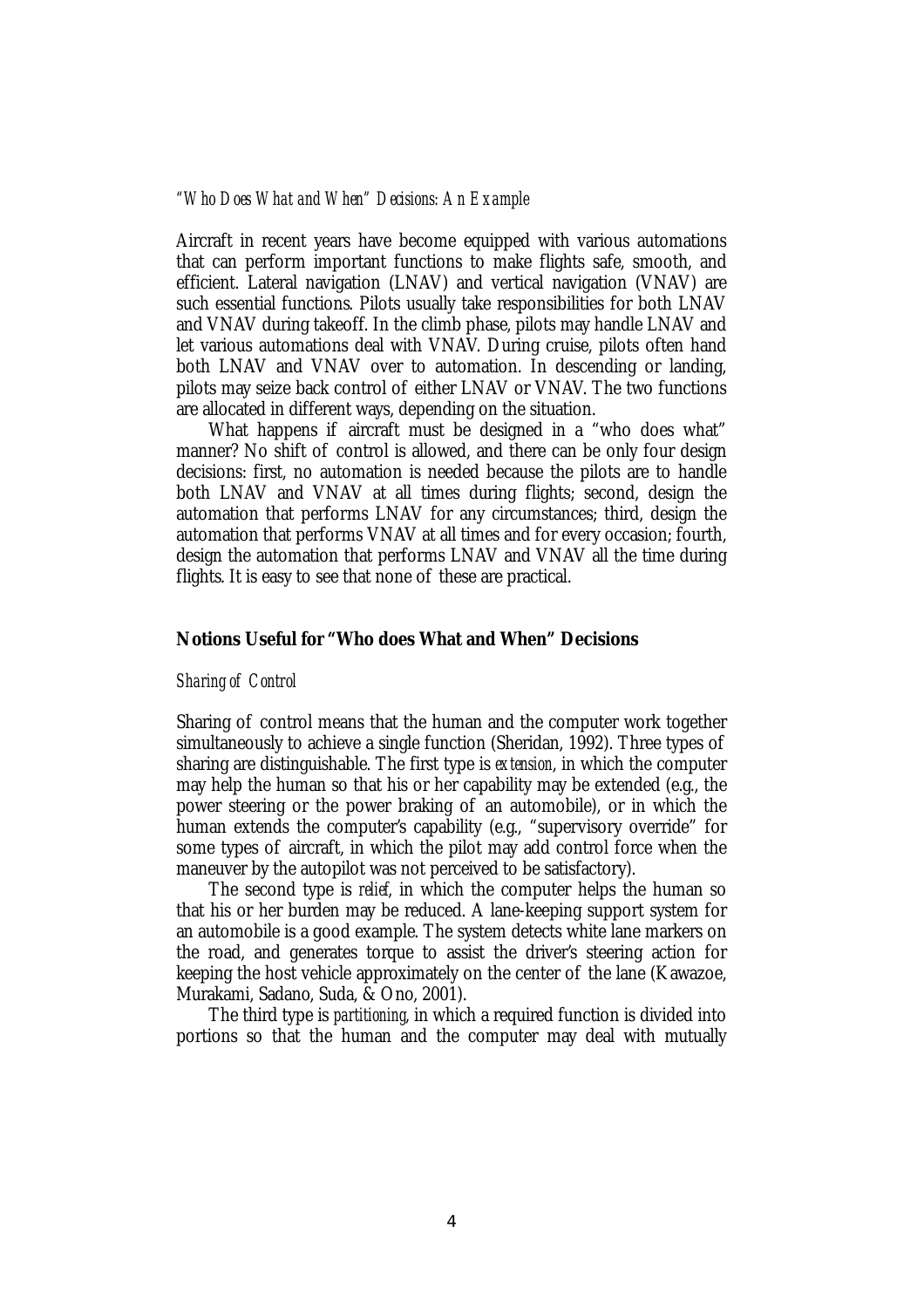complementary parts. A car driver may want to be responsible only for steering by letting the computer control the velocity. Partitioning is a complementary function allocation.

# *Trading of Control*

Trading of control means that either the human or the computer is responsible for a function, and an active agent changes alternately from time to time (Sheridan, 1992). We have already seen an example on the flight deck in which the pilots and the automation trade controls for LNAV and VNAV functions occasionally during flights.

For trading of control to be implemented, it is necessary to decide when the control must be handed over and to which agent. It is also important who makes the decision. These issues are discussed later.

## *Levels of Automation*

Human-computer interactions can be described in terms of the *level of automation* (LOA), originated by Sheridan and Verplank (1978). Table 8.2 gives a simplified version (Sheridan, 1992).

Table 8.2 Scale of levels of automation

- 1. The computer offers no assistance; human must do it all.
- 2. The computer offers a complete set of action alternatives, and
- 3. narrows the selection down to a few, or
- 4. suggests one, and
- 5. executes that suggestion if the human approves, or
- 6. allows the human a restricted time to veto before automatic execution, or
- 7. executes automatically, then necessarily informs humans, or
- 8. informs him after execution only if he asks, or
- 9. informs him after execution if it, the computer, decides to.
- 10. The computer decides everything and acts autonomously, ignoring the human.

(After Sheridan, 1992)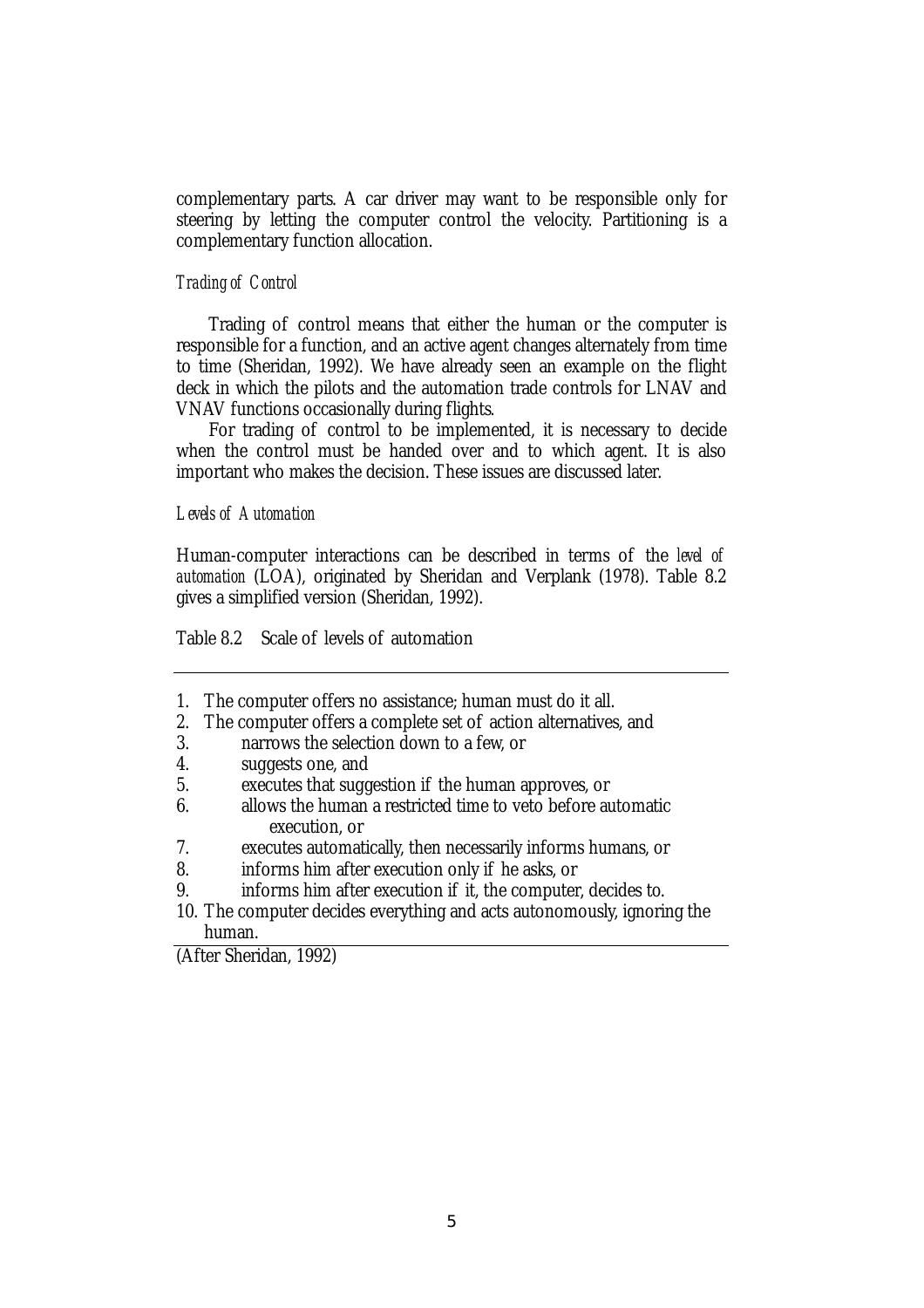# **Functions that may be Automated**

Parasuraman, Sheridan, and Wickens (2000) described human-computer interactions by distinguishing the following four classes of functions: (1) Information acquisition, (2) Information analysis, (3) Decision selection, and (4) Action implementation. There can be various design alternatives regarding to what extent each of the four functions may be automated. In other words, an appropriate LOA must be chosen for each function. The automated forms of functions (1)-(4) are called, respectively, acquisition automation, analysis automation, decision automation, and action automation.

## *Acquisition Automation*

When the LOA is set at the lowest, human must him/herself collect every piece of information at all instances. An example of the automated system information acquisition may be radar for automobiles or aircraft, or sonar for ships. Sometimes these systems simply collect information and display it on the screen. When the computer involves more, certain types of acquired information may be highlighted to attract a human's attention. Filtering is another important capability for acquisition automation. It is well recognized that transmitting every piece of information to the operator may lead to undesirable events. For instance, as a result of lessons learned following the accident at the Three Mile Island nuclear power plant, some alarms may better be suppressed in certain circumstances. This is also the case in a commercial aircraft. Suppose an engine catches on fire during takeoff. Even if the sensors detected the fire successfully, the acquired information may be filtered. The fire bell will not ring until the aircraft climbs to a certain altitude (e.g., 400 feet), or until some amount of time (e.g., 25 seconds) elapses after V1 (the takeoff decision speed). Until then, master warning lights are inhibited.

## *Analysis Automation*

If the LOA is set at some moderate level, the computer may be able to give humans some information by processing available raw data. One example of such information is the *prediction* of the future state of a system. There are various examples of this kind. For instance, in central control rooms of recent nuclear reactors, large screens display trend graphs for various parameters with their predicted values. When using a notebook computer, we can learn a predicted remaining life of the battery if we put a mouse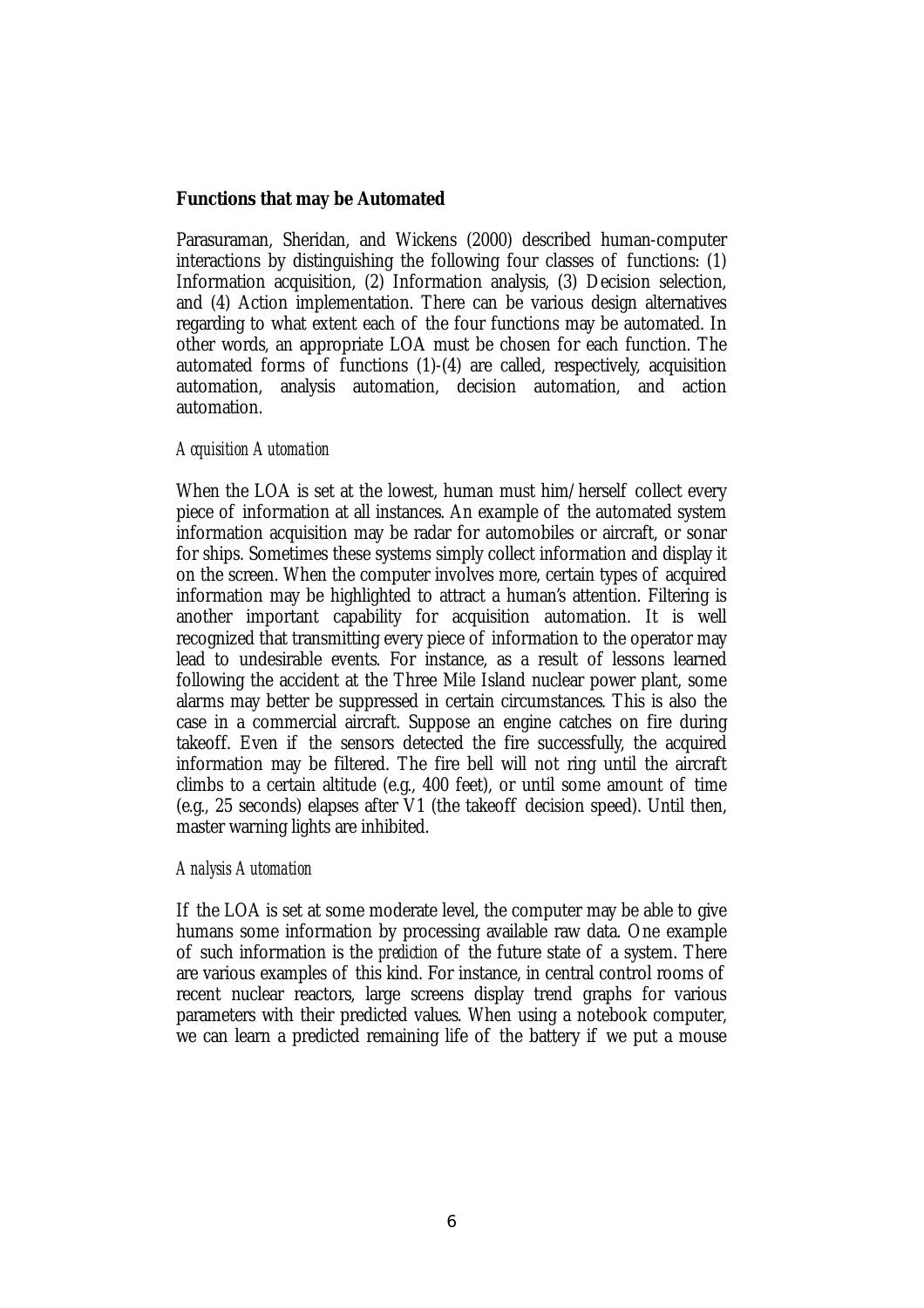cursor on the battery icon. In the cockpit of an aircraft at a level flight, a navigation display may indicate an arc that shows at which point the aircraft is to start a descent (or an ascent). If the pilot changes the flight plan, the computer replaces the old arc with a new one.

Another example of the analysis automation is a system for integrating multidimensional information into an easily understandable form. The enhanced ground proximity warning system (EGPWS) for aircraft is such an example. The EGPWS was designed to complement the conventional GPWS functionality with the addition of look-ahead terrain alerting capabilities. The EGPWS has worldwide airport and terrain databases, and they are used in conjunction with aircraft position, barometric altitude, and flight path information to determine potential terrain conflict. The terrain may be shown on the navigation display in patterns of red, amber, and green, where the colors indicate the height of the terrain relative to the current aircraft altitude (Bresley & Egilsrud, 1997).

#### *Decision Automation*

As researchers in naturalistic decision making say, it is often useful to distinguish *situation-diagnostic decisions* and *action selection decisions* (Klein, Orasanu, Calderwood, & Zsambok, 1993; Zsambok & Klein, 1997). For a situation-diagnostic decision the operator needs to identify "what is going on," or to select the most appropriate hypothesis among a set of diagnostic hypotheses. Action selection means deciding the most appropriate action among a set of action alternatives. Some expert systems are equipped with capabilities to automate situation-diagnostic decisions. When an inference has to be made with imprecise information, the expert systems may give humans a set of plausible diagnostic hypotheses with degree of belief information. The LOA of the expert systems is positioned at levels 2 or 3. If, in contrast, the expert systems show humans only a single diagnostic hypothesis with the largest degree of belief among all, the LOA is set at level 4.

The traffic alert and collision avoidance system (TCAS) is an example that can make action-selection decisions automatically. When a mid air collision is anticipated and no resolution maneuver is taken, the TCAS gives pilots a *resolution advisory*, such as "climb, climb, climb." Pilots are supposed to initiate the suggested maneuver within 5 seconds. It is known, however, that the TCAS can produce unnecessary resolution advisories, though such cases do not happen frequently. Pilots may disregard resolution advisories when they are definitely sure that the advisories are wrong. In this sense, LOA of the TCAS resolution advisory is positioned at level 4.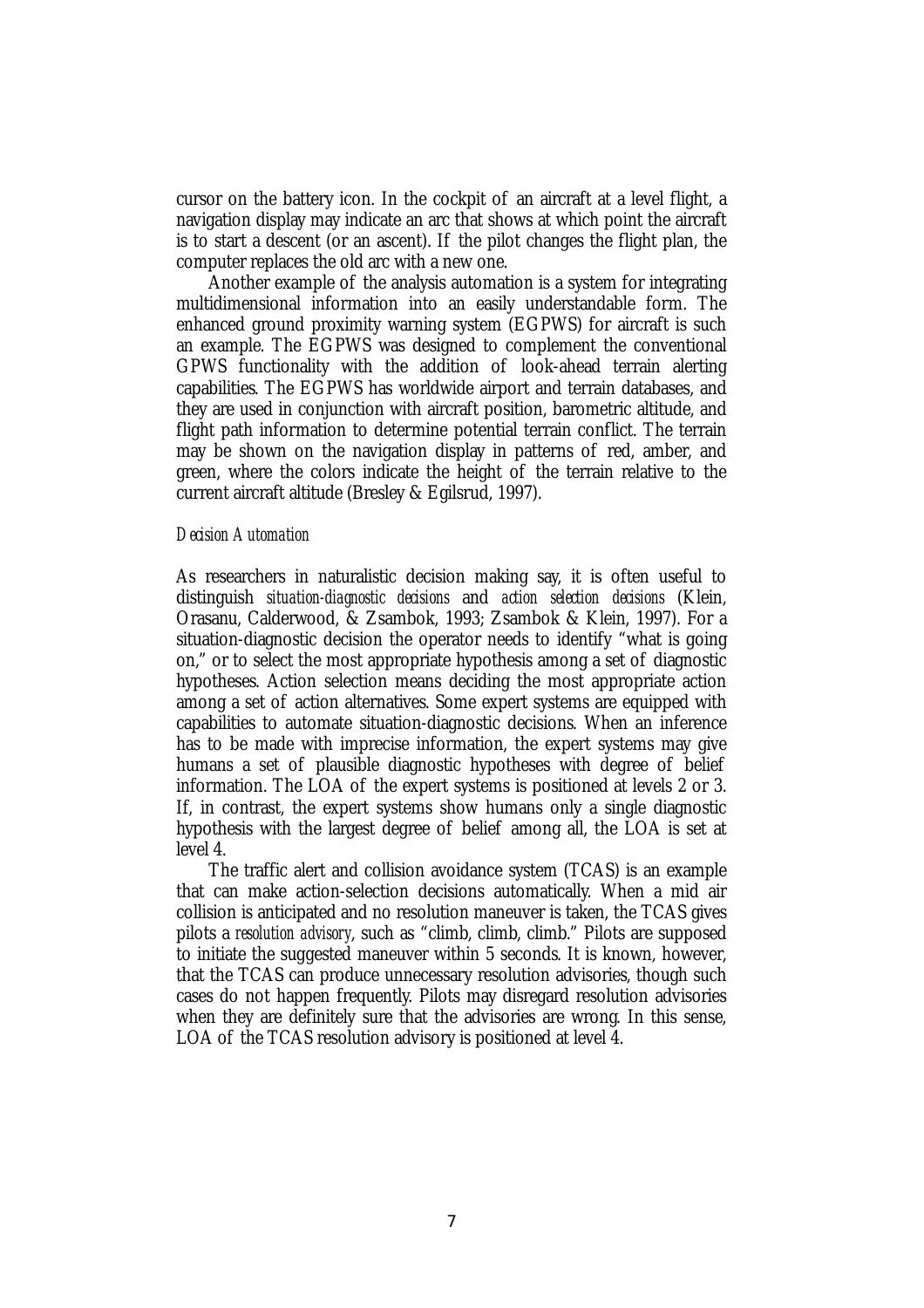### *Action Automation*

There are many examples of automation for action implementation. A photocopy machine, described in Parasuraman et al. (2000), is a good example for illustrating that various LOAs can be chosen in a single machine. Suppose someone needs to quickly make copies of 10 pages for five people. He or she must decide which mode to use: automatic sorting without automatic stapling, automatic sorting with automatic stapling, or manual mode to make five copies of each sheet. In the last case, he or she must sort and staple sheets manually. The time required for giving necessary directives to the machine through a touch sensitive panel differs, as does the time needed to finish the task. Once a mode has been chosen, operation starts at one of three different levels of automation.

In aviation, the LOA of action is not set high. From the viewpoint of action automation, the LOA of the TCAS is positioned at level 4, because the TCAS itself has no mechanical subordinate to initiate a collision avoidance maneuver. The GPWS does not have capability for such a maneuver, either. It may be worth considering whether a high LOA should never be allowed for automation to implement an action. Take as an example the crash of a Boeing 757 aircraft that occurred near Cali, Colombia, in 1995. The pilots performed a terrain avoidance maneuver immediately upon a GPWS alert. However, they failed to stow the speed brake that they had extended some time before under their previous intention to descend (Dornheim, 1996). The crash could have been avoided if there had been an automatic mechanism to retract the speed brake if it had not yet been stowed when the pilot applied the maximum thrust. It is hard to imagine a situation where one would apply the speed brake and the maximum thrust simultaneously. When automation detects such a contradiction, it may be reasonable to allow the automation to adjust the configuration automatically (i.e., to stow the speed brake) so that the new configuration may fit well to the pilot's latest intention.

## **Adaptive Automation**

Suppose a human and a computer are requested to perform assigned functions for some period of time. The operating environment may change as time passes by, or performance of the human may degrade gradually as a result of psychological or physiological reasons. If the total performance or safety of the system is to be maintained strictly, it may be wise to reallocate functions between the human and the computer because the situation has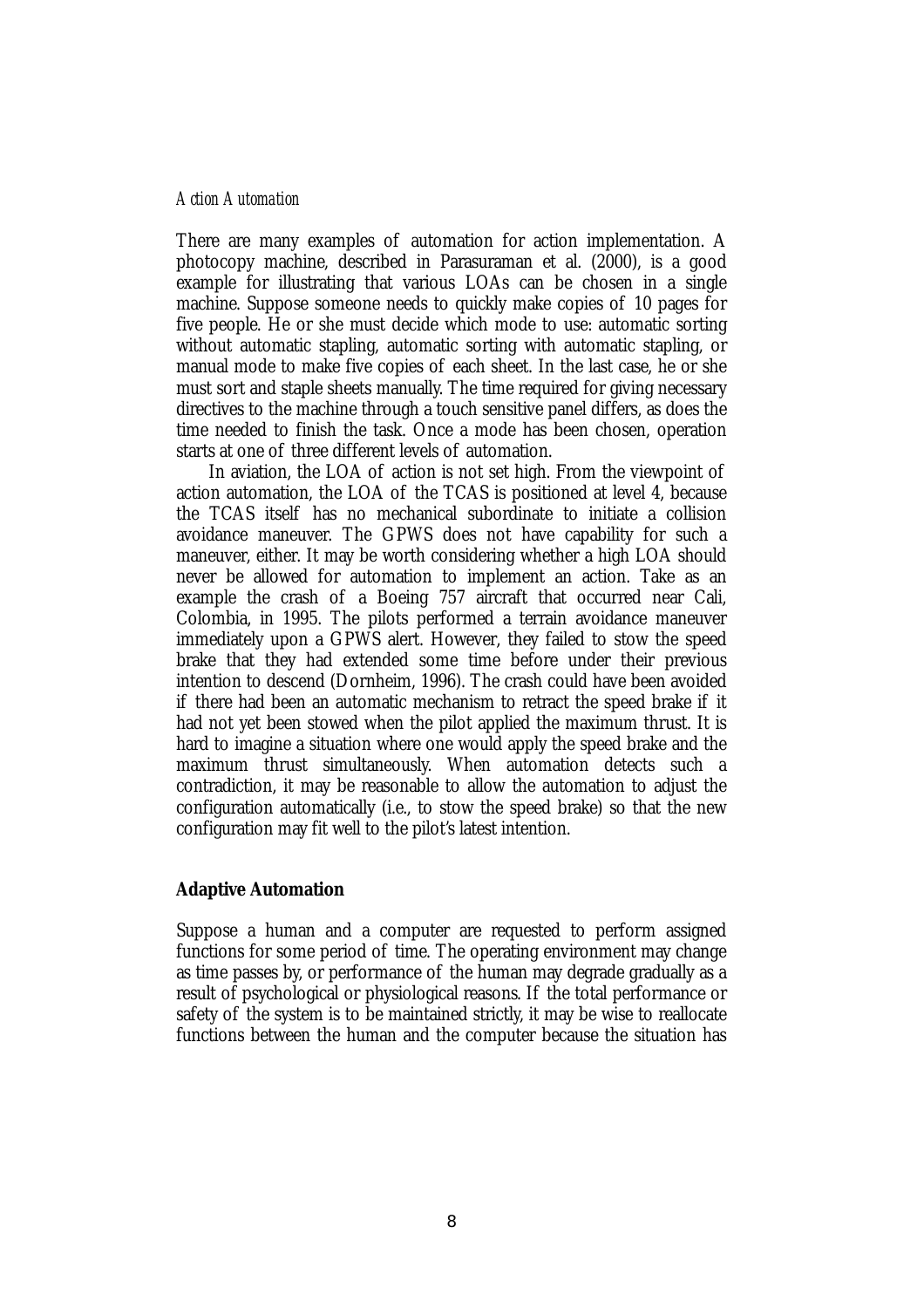deviated from the original one. A scheme that modifies function allocation dynamically and flexibly depending on situations is called an *adaptive function allocation.* The adaptive function allocation assumes criteria to determine whether functions have to be reallocated, how, and when. The criteria reflect various factors, such as changes in the operating environment, loads or demands to operators, and performance of operators. The adaptive function allocation is dynamic in nature. The automation that operates under an adaptive function allocation is called *adaptive automation*. The term *adaptive aiding* is used in some literature such as that by Rouse (1988). In this chapter we treat the terms adaptive aiding and adaptive automation as synonyms.

## *Are Adaptive Function Allocation and Dynamic Function Allocation Equivalent?*

It depends on the definition. To give contrast to static function allocation, *dynamic function allocation* may be defined as a scheme that may alter function allocation occasionally in time during system operation. Then, the dynamic function allocation is not always the same as the adaptive function allocation. Consider the following case: The pilots were flying northward to the destination airport. They had already finished supplying the computer with necessary data to make an automatic landing on Runway 01. Suddenly, the air traffic controller called the pilots to tell them that, because of extremely strong south winds, they had to use Runway 19. The pilots were not very pleased with the instruction for the following reasons: (a) they have to pass over the airport to make an approach from the north, which causes at least 10 minutes delay in arrival time; (b) Runway 19 is not equipped with the navigation facility for an automatic landing; and (c) the geography north of the airport is mountainous. It is highly stressful to make a manual approach over mountainous lands under time pressure. However, because there was no alternative, the pilots had to disengage the autopilot to fly manually, and the flight path management function shifted from the automation to the human pilots. The function allocation in this case is dynamic, but not adaptive.

The point is that the adaptive function allocation assumes criteria to decide whether function must be reallocated for better or safer performance or adjustment of human workload. It would be almost useless to implement dynamic function allocation that is not adaptive. In fact, researchers use dynamic function allocation to mean almost the same as adaptive function allocation, by assuming some automation invocation criteria implicitly or explicitly.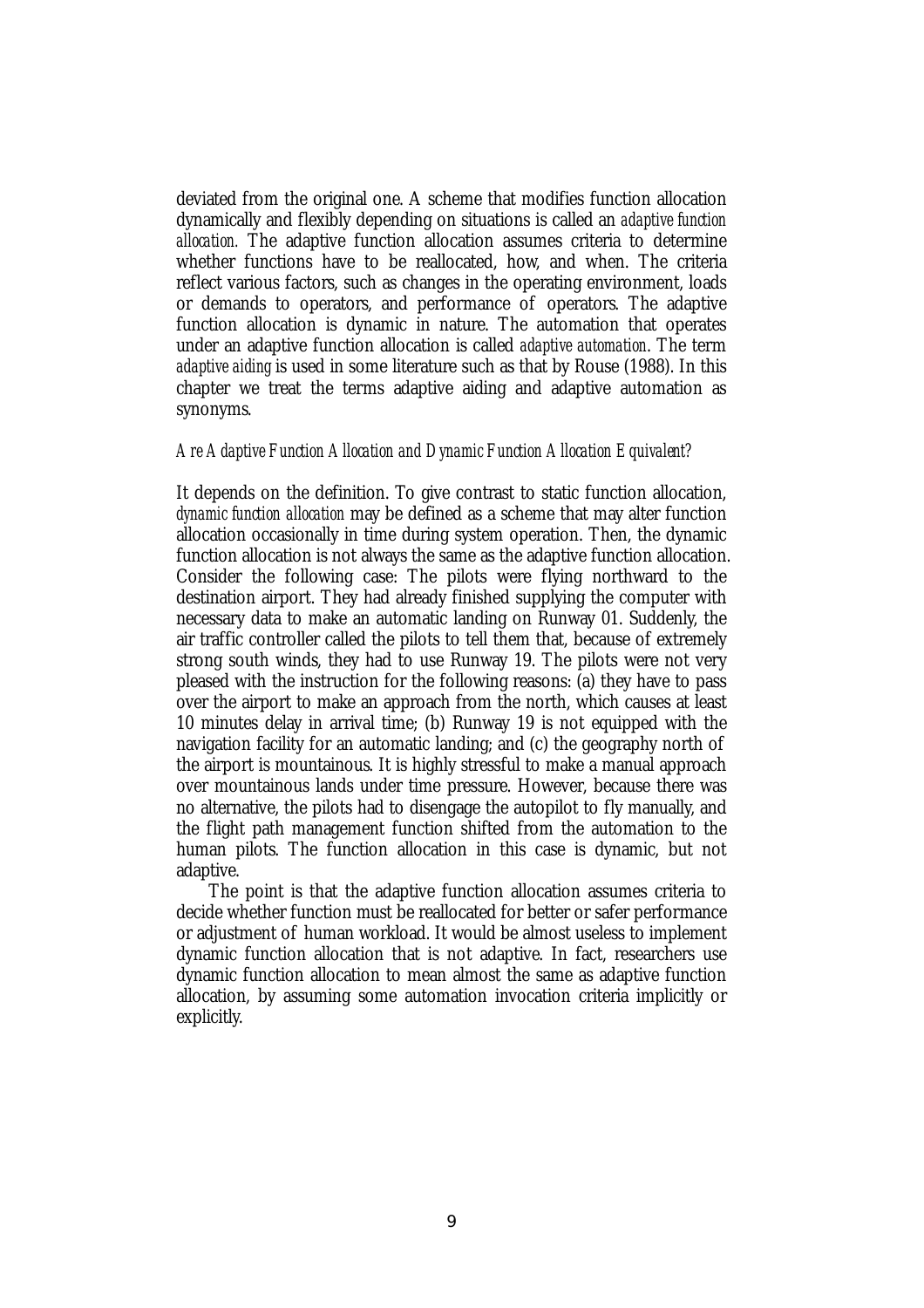# *History of Adaptive Automation*

The notion of adaptive allocation can be traced to 1970s: see Rouse (1976, 1977). Later, Rouse (1988) stated, "The concept of adaptive aiding … emerged in 1974 in the course of an Air Force Systems Command-sponsored project at the University of Illinois that was concerned with applications of artificial intelligence (AI) to cockpit automation" (p.432). The investigators of the project were initially concerned with "getting the technology to work, rather than with how pilots were going to interact with this system" (Rouse, 1994, p.28). During the research project, the investigators found situations in which the pilot and computer chose reasonable but mutually conflicting courses of action. "The desire to avoid conflicting intelligence and create cooperative intelligence quickly lead to questions of function allocation as well as human-computer interaction" (Rouse, 1994, p.28). At that stage, they found inadequacies, as we did in the previous section, in making design decisions on function allocation based on Fitts list. Rouse (1994) says, "Frustration with the MABA-MABA approach led to a very simple insight. Why should function, tasks, etc. be strictly allocated to only one performer? Aren't there many situations whether either human or computer could perform a task acceptably? This insight led to identification of the distinction between static and dynamic allocation of functions and tasks. Once it became apparent that dynamic invocation of automation might have advantages, it was a small step to the realization that the nature of computer assistance could also be varied with the situation" (Rouse, 1994, p.29).

The adaptive aiding concept was further investigated in the Pilot's Associate program, a joint effort of the Defense Advanced Research Project Agency and the U.S. Air Force, managed by the U.S. Air Force's Wright Laboratory. The Pilot's Associate consists of cooperative knowledge-based subsystems with capabilities to (a) determine the state of the outside world and the aircraft systems, (b) react to the dynamic environment by responding to immediate threats and their effects on the preassigned mission plan, and (c) provide the information the pilot wants, when it is needed (Banks & Lizza, 1991; Hammer & Small, 1995). The program uncovered many gaps in technology and showed "the design of adaptive aids has to be based on a thorough understanding of the other activities and functions in the cockpit" (Rouse, 1994, p.30).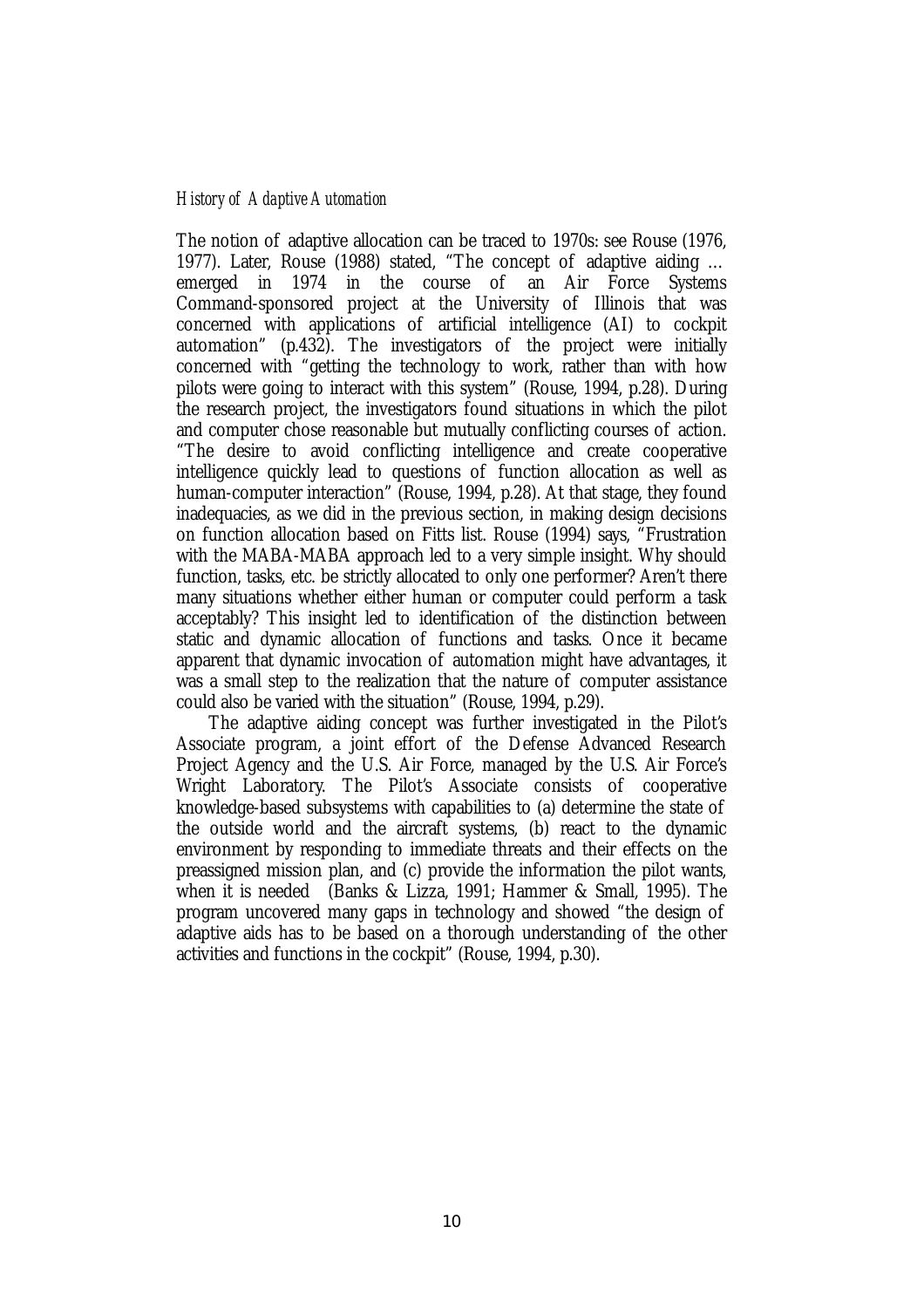## **Automation Invocation Strategies**

In adaptive automation, functions can be shared or traded between humans and machines in response to changes in situations or human performance. How can such sharing or trading capability be implemented? There are three classes of automation invocation strategies: first, critical-event strategies; second, measurement-based strategies; and third, modeling-based strategies.

## *Critical-Event Strategies*

Automation invocation strategies of this class change function allocations when specific events (called critical events) occur in the human-machine system. It is assumed that human workload may become unacceptably high when the critical events occur. Allocation of functions would not be altered if the critical events did not occur during the system operation. In this sense, function allocation with a critical-event strategy is adaptive.

Three types of logic are distinguished (Barnes & Grossman, 1985; Parasuraman, Bhari, Deaton, Morrison, & Barnes, 1992). The first is emergency logic, in which automation would be invoked without human initiation or intervention. The second is executive logic, in which the sub-processes leading up to the decision to activate the process are automatically invoked, with the final decision requiring the human's approval. The third is automated display logic, in which all noncritical display findings are automated to prepare for a particular event, so that the human can concentrate on the most important tasks.

LOAs differ among the three types of logic. The LOA for the emergency logic is positioned at level 7 or higher, which implies that humans may not be maintained as the final authority. In the executive logic, the LOA is positioned at level 5. The automated display logic assumes sharing (or partitioning) of tasks. The computer distinguishes "noncritical" portions of the tasks from the "the most important" ones, and it allocates the former to machines so that the workload of operators may be reduced or maintained within reasonable levels. The LOA of the automated display logic is set at level 7 or higher, because it is the computer that judges whether a task is noncritical or the most important, and operators are not usually involved in the judgment. Applying a high level of automation, such as level 7 or above, can be beneficial for reducing workload or for buying time. However, it may bring some costs, such as degradation of situation awareness or automation-induced surprises. The issue is discussed in a later section.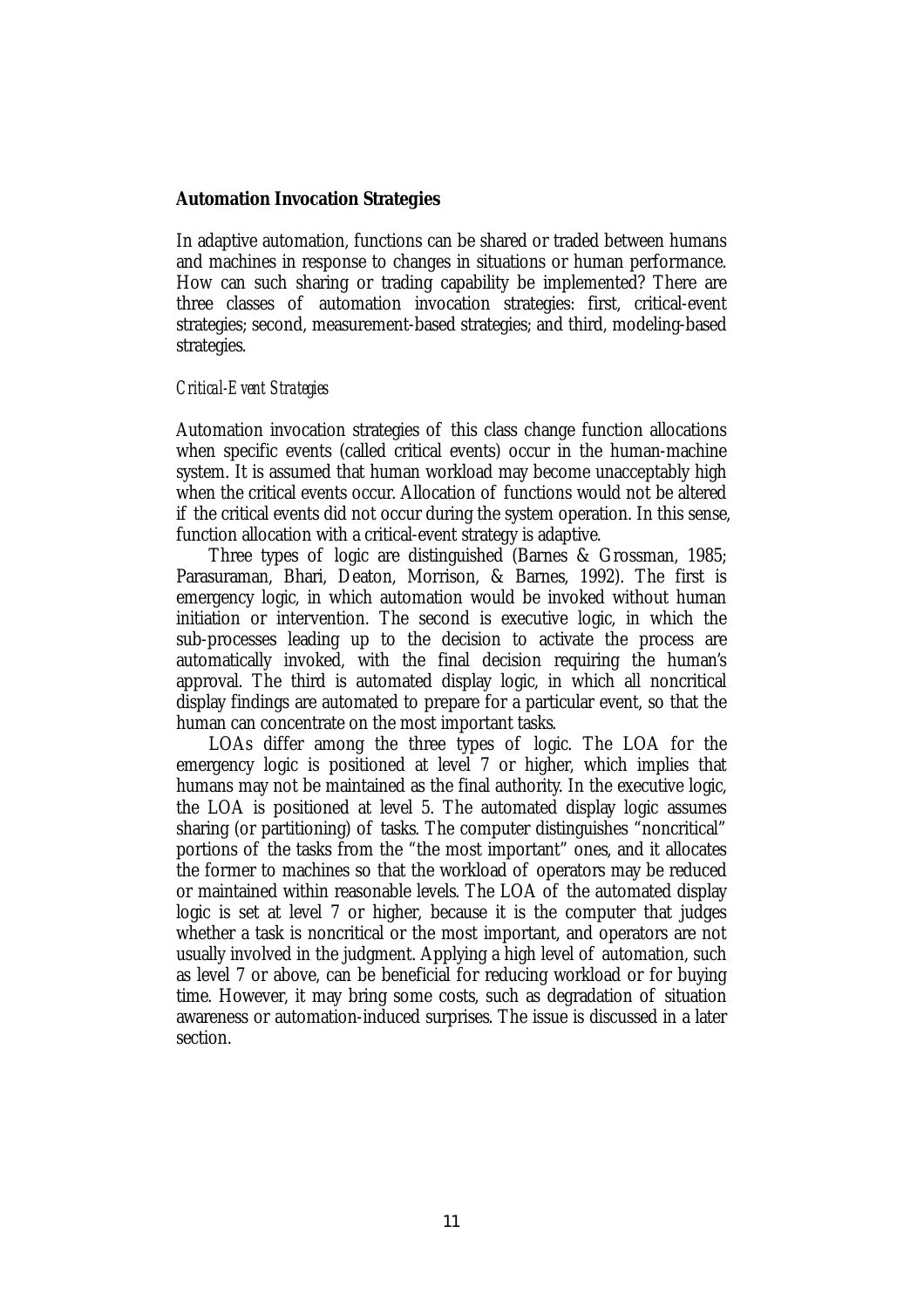Adaptive automation with critical-event strategies may have several operational modes with different LOAs. For instance, the Aegis system has a small rule base that determines how the Aegis system will operate in a combat environment. The following modes are available (Parasuraman et al*.*, 1992): (a) manual, in which the system is fully controlled by the operator; (b) automatic special, in which a weapon-delivery process is automatic, but the fire button has to be pressed by the operator; and (c) fully automated, in which the ship's defensive actions are automatically implemented without operator intervention, because of the need for a short reaction time within which the operator may not complete the required actions.

#### *Measurement-Based Strategies*

Automation invocation logic of this class emerged at an early stage in the adaptive automation research. Rouse (1977) proposed the dynamic allocation of functions between operators and machines so that the moment-to-moment workload of the operators could be regulated around some optimal level. Workload levels of operators in complex systems fluctuate from moment to moment and at different mission phases. The operators may be able to achieve very high performance levels but only at the cost of high mental workload by neglecting "less critical" functions. If the situation that requires a high level of workload lasts too long, performance degradation may result. Performance may also deteriorate when other minor tasks are added. These observations give a rationale to adjust function allocation dynamically by evaluating moment-to-moment workload.

However, that does not mean that a single algorithm can be effective for all individuals. In fact, different operators will use different strategies to cope with the demands of multiple tasks under time pressure. It is thus necessary to develop *custom-tailored* adaptive automation algorithms if the system is to be compatible with and complement the strengths and weaknesses of individual operators (Parasuraman et al., 1992). Moreover, individual differences in human operator capabilities will influence the response to multiple task demands: Some operators may have sufficient resources left to cope with other tasks, whereas other operators may be operating at peak workload. This means that an algorithm developed for an "average" operator will not be suitable to either class of operators. For an adaptive system to be effective in maintaining mental workload at an appropriate level in dynamic real-time environments, it must be equipped with a workload measurement technology that is capable of (a) detecting changes in workload levels and (b) identifying what component of mental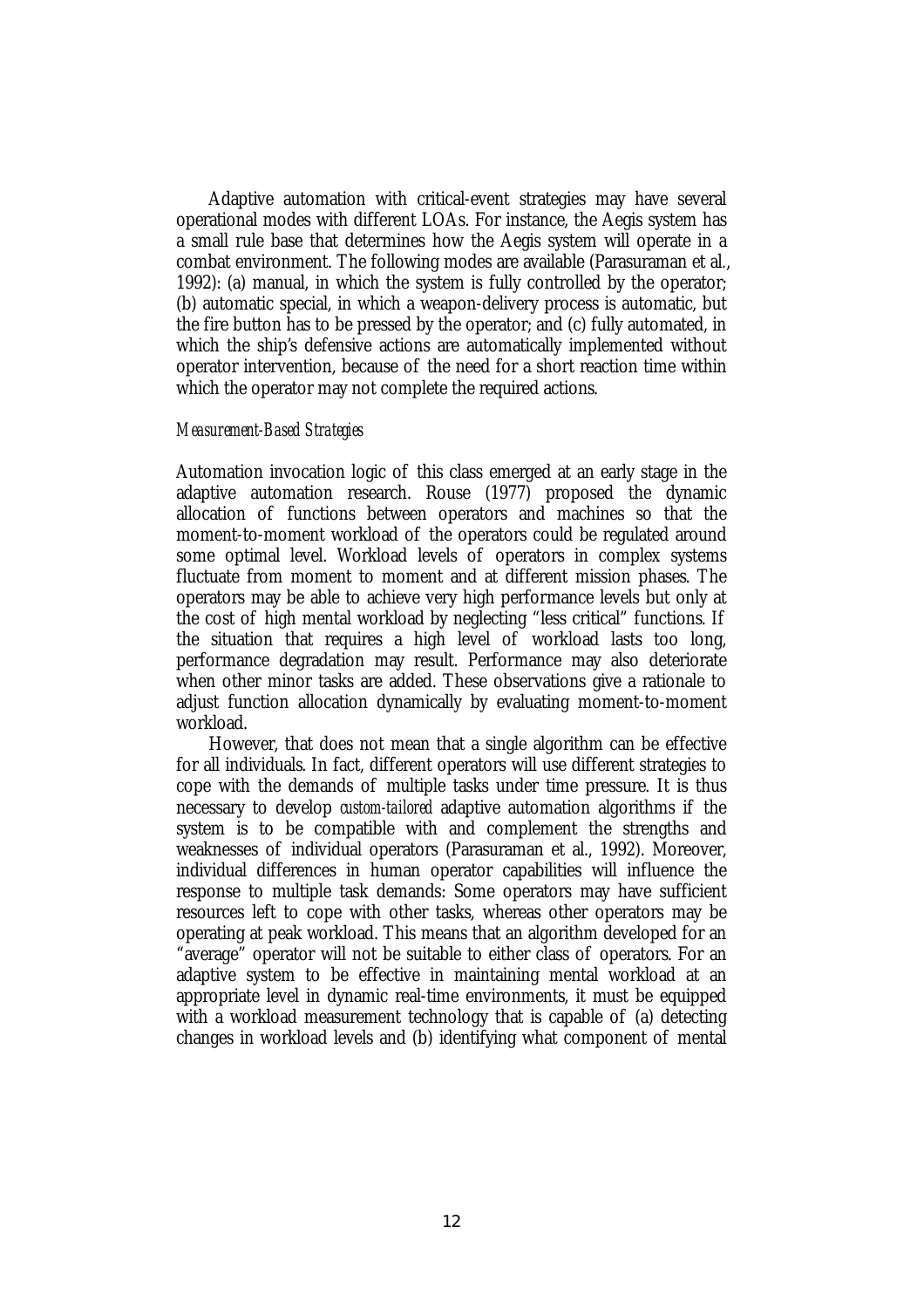workload is under stressed or over stressed.

Adaptive automation works as follows under a measurement-based measurement strategy (Hancock & Chignell, 1988): First the task is defined and structured and subtasks are allocated to either an automated subsystem or to the operator. Next, the operator's effort is compared with the task difficulty so as to assign a criterion for adaptivity. The criterion can be expressed as a measure of mental workload, a measure of primary task performance, or a combination of both. Once the criterion is defined, the adaptive system trades task components in order to improve future measurement of the criterion. In the workload-based measurement method, adaptivity can be achieved through three main procedures: by adjusting allocation of subtasks between operators and automation; by adjusting the structure of the task; and by refining the task.

Psychophysiological measures, such as pupillary dilatation and heart rate, may be used for adjusting function allocation. The psychophysiological measures may be recorded continuously and thus be useful, unlike most behavioral measures, in measuring mental activities of human operators placed in supervisory roles that require few overt responses. In addition, the psychophysiological measures may provide more information when coupled with behavioral measures than behavioral measures would alone. For example, changes in reaction time may reflect contributions of both central processing and response-related processing to workload. Refer to Scerbo et al. (2001) for the most up-to-date guide for using psychophysiological measures in implementing adaptive automation.

#### *Modeling-Based Strategies*

Operator performance models can be used to estimate current and predicted operator state and to infer whether workload is excessive or not. The models are often categorized into three groups: Intent inferencing models, optimal (or, mathematical) models, and resource models.

Intent inferencing models work as follows (Rouse, Geddes, & Curry, 1987-1988): Operator actions are decoded and compared with the set of scripts. If at least one script matches, the actions are resolved. If no match is found, the unresolved actions are analysed to identify plans. If one or more plans are found that are consistent with known goals, the actions are resolved and the scripts associated with these plans (if any) are activated. If no match is found, the unresolved actions are put into the error monitor.

Optimal models include those based on queuing theory (Walden & Rouse, 1978), pattern recognition (Revesman & Greenstein, 1986), and regression (Morris, Rouse, & Ward, 1986). For example, Walden and Rouse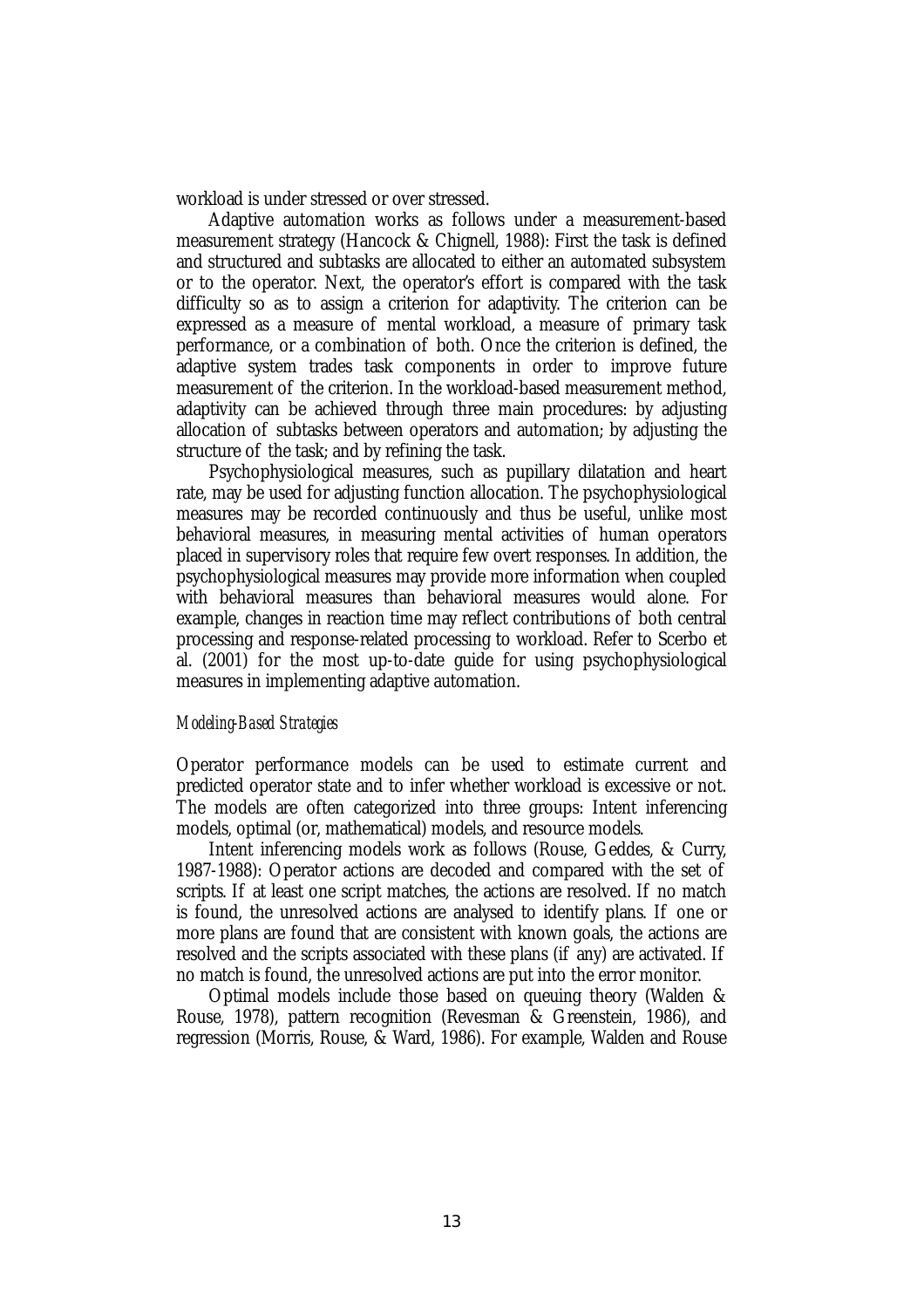(1978) investigated multitask performance of a pilot, where time sharing is required between monitoring, control, and other tasks. They modeled the monitoring task as a queuing system with a "single server" and subsystem events called "customers" and with the control task incorporated as a special queue. Once the customers arrive at the control task queue they can control the service of a subsystem event. From what proceeds, a customer in this case can be defined as a "significant amount of display error." Therefore, when a major error is displayed, the subsystem service is preempted and a control action is taken to eliminate the error.

Resource models, especially the multiple resource theory (Wickens, 1984), try to describe how performance interference occurs in information processing. Suppose an operator is trying to perform two different tasks. If the two tasks require different resources, say verbal and spatial codes, then the operators will have no difficulty performing them efficiently. However, if the two tasks require the same resources, then some conflict can occur and performance of the tasks may suffer significantly. The multiple resource theory may be used to evaluate efficacy of function allocation, or to assess the impact of possible competition that may be caused by tasks requiring the same resource. The multiple resource theory is an important tool for human-machine system design, and it has already been incorporated in discrete-event simulation software, WinCrew, to evaluate function allocation strategies by quantifying the moment-to-moment workload values (Archer & Lockett, 1997).

#### *Advantages and Limitations of Automation Invocation Strategies*

Among three types of strategies, the critical-event strategies may be the most straightforward to implement, if critical events are defined properly. No investigations are needed regarding how human cognition or behavior could be modeled, what parameters must be measured to infer the human state, and how. Only we have to do is develop techniques to detect occurrence of the critical event by using information available in the human-machine system. A possible limitation of the critical-event strategies is that they may reflect human workload only partially or implicitly. Subjective workload under the critical events may differ significantly among operators.

From a viewpoint of adapting to an individual who is facing with a dynamically changing environment, measurement-based logic may be the most appropriate. It can change function allocation by explicitly reflecting the mental status of an operator at a specific circumstance. There is no need to predict in advance how the mental status of the operator may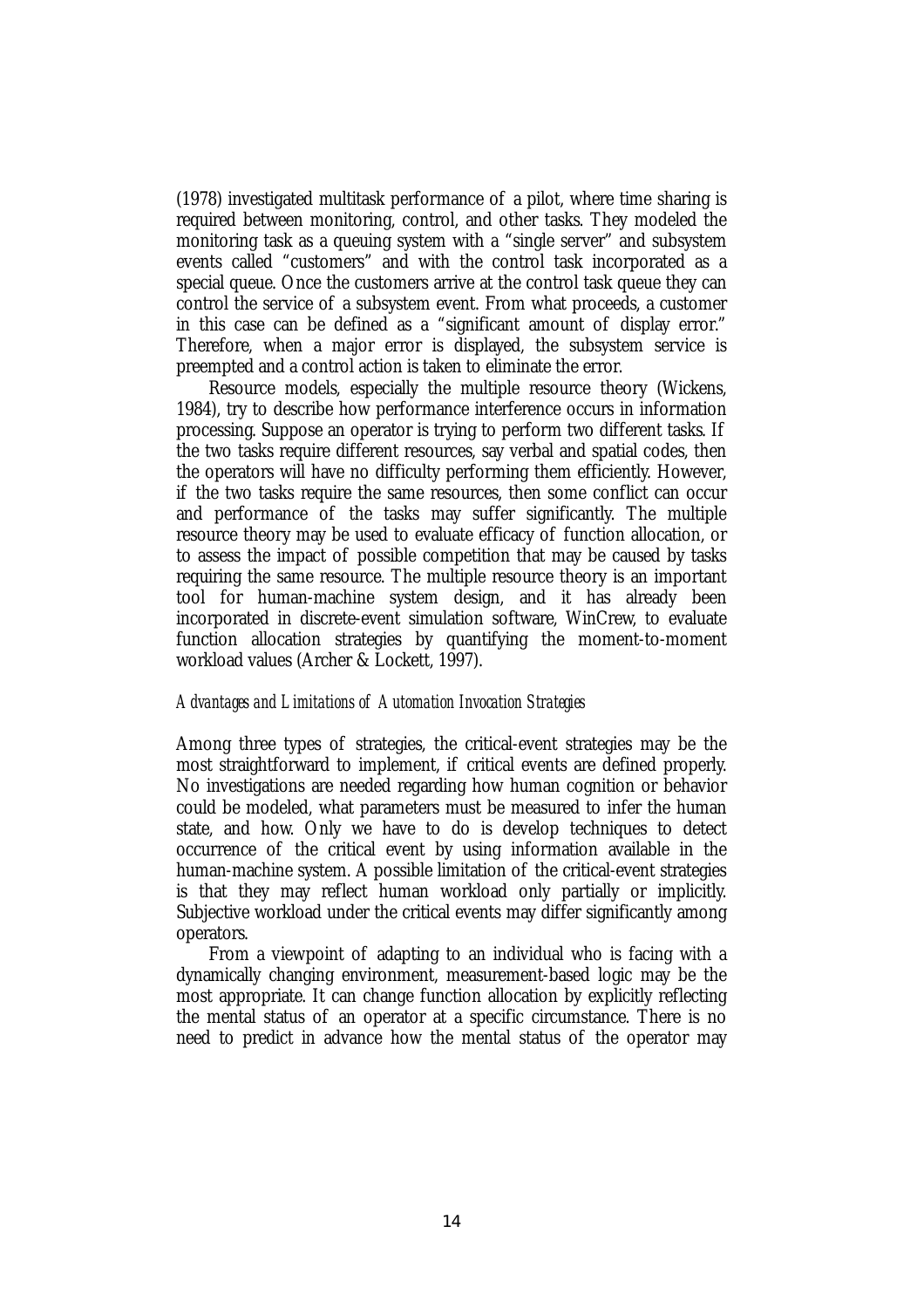change. However, there are a few limitations. First, not all operators may welcome situations in which they are monitored by sensing devices all the time. Second, sensing devices are sometimes expensive or too sensitive to local fluctuations in operator workload or physiological states. Third, performance measurement occurs "after the fact" (Scerbo et al., 2001), that is, after a point in time when adaptation may be needed.

If good performance models are available, it may be possible to extract "leading indicators." Leading indicators refer to precursors that, when observed, imply the occurrence of some subsequent event. For instance, Kaber and Riley (1999) demonstrated the benefits of adaptive aiding on a primary task (a dynamic cognitive monitoring and control task) by taking, as a leading indicator, degradation of the secondary task (an automation-monitored task). It is not always easy, however, to develop a good performance model that represents the reality perfectly.

## **Decision Authority**

Who is supposed to make decisions concerning when and how function allocation must be altered? The human operator, or machine intelligence? Let us note here that the automation invocation strategies can be expressed in terms of *production rules*: For instance, a particular critical-event strategy may be represented as follows: "If critical-event *E* is detected, then function *F* must be handed over to the automation, if the function was dealt with by the human at that time point." In case of a measurement-based strategy, we have the following: "If human workload is estimated to be lower than a specified value, then function *F* must be traded from the automation to the human." Once the production rules are given, it is basically possible for machine intelligence (the computer) to implement adaptive function allocation without any help from the human operator. However, for some reasons, the reality is not so simple.

One apparent reason is reliability. It is unrealistic to assume that the computer never fails. The failure may be caused by hardware malfunction, software errors, or inappropriate data. If the computer is nevertheless given the authority to make an automation invocation decision, human operators may have to monitor the computer carefully all the time, which produces burden on the operators in addition to their original tasks.

A second reason is related to the principle of human-centered automation which claims that a human operator must be maintained as the final authority and that only he or she may exercise decisions concerning how function allocation must be changed and when (Billings, 1997; Woods,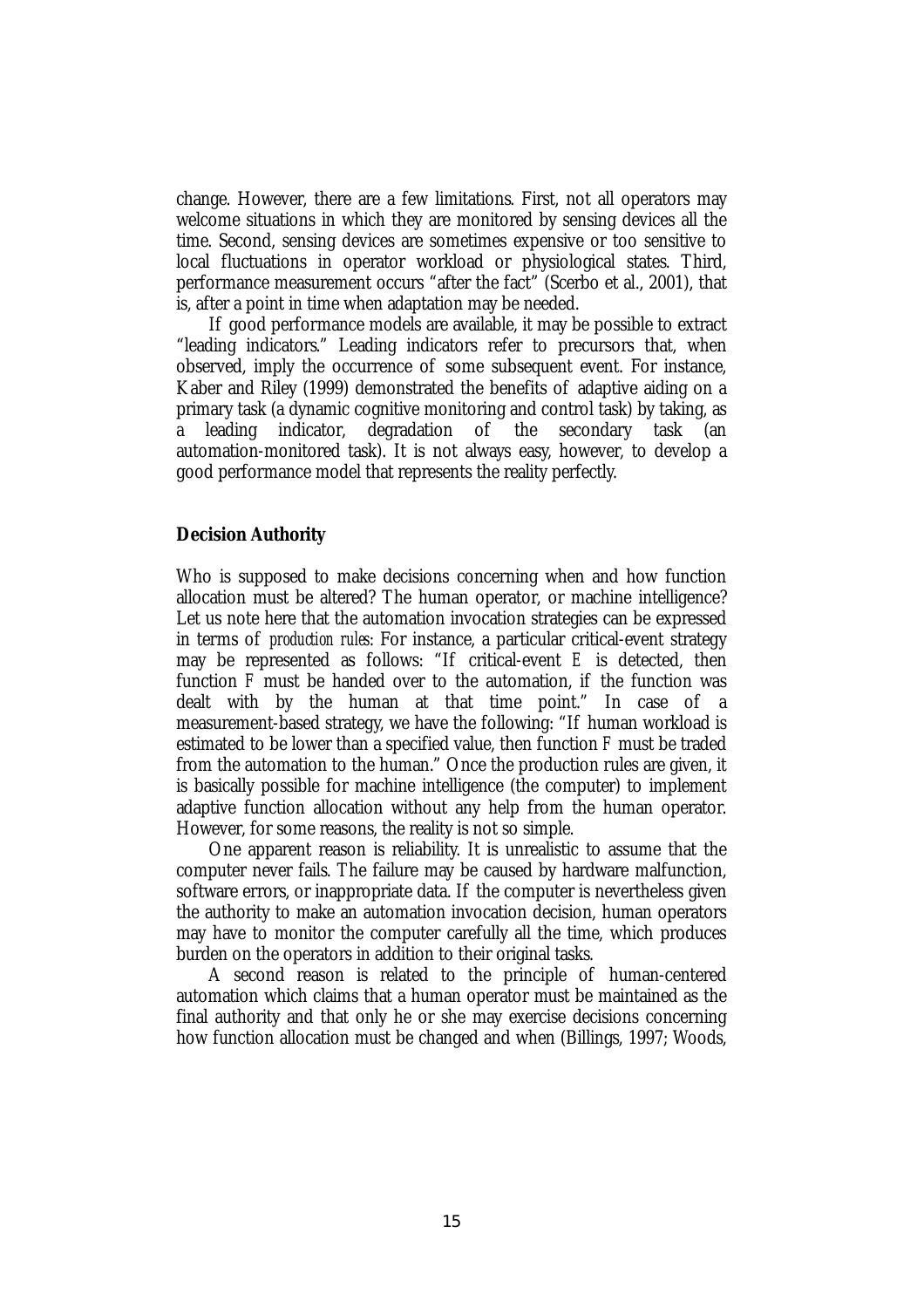1989). The principle is reasonable. However, is it always the best for the human operator to bear the final decision authority at all times and for every occasion? Rouse (1988) says, "when an aid is most needed, it is likely that humans will have few resources to devote to interacting with the aid. Put simply, if a person had the resources to instruct and monitor an aid, he/she would probably be able to perform the task with little or no aiding" (p.431). There may be cases in which it is rational that "variations in levels of aiding and modes of interaction will have to be initiated by the aid rather than the human whose excess task demands have created a situation requiring aiding" (Rouse, 1988; p.432).

#### *Appropriate LOAs*

The decision authority issue is related to the selection of appropriate LOAs. When the LOA is positioned at level 5 or lower, the human operator is maintained as the final authority (see Table 8.2). The human-centered automation principle is violated when the LOA may be positioned at level 6 or higher. A committee of the U.S. National Research Council discussed appropriate LOAs for new civil air traffic control systems (Parasuraman et al. 2000; Wickens et al., 1998). Sheridan (2002) said, "After much debate, the committee decided that acquisition and analysis could and should be highly automated – in fact, they already are (radar, weather, schedule information, etc.) – but that decision-making, except for certain decision aids now under development, should be done by human air traffic controllers. Implementation is in the hands of the pilots, which in turn is largely turned over to autopilots and the other parts of the Flight Management System" (p.63). The recommended LOA for each function is depicted in Fig. 8.1.

There are some systems in which the computer may initiate invocation of automation. One such example is the automatic ground collision avoidance system for combat aircraft (Scott, 1999). When a collision against the terrain is anticipated, the computer gives a "pull-up" warning. If the pilot takes a collision avoidance maneuver aggressively, then the computer does not step in any further. If the pilot does not respond to the warning, the computer takes control back from the human pilot and executes an automatic collision avoidance action. The LOA is positioned at level 6.

A clear-cut answer is hard to get for the decision authority issue. It is clear that the issue cannot be solved by qualitative discussions alone. Quantitative methods are needed for more precise understanding. The following approaches are described with some examples: (a) experiments, (b) computer simulations, and (c) mathematical modeling.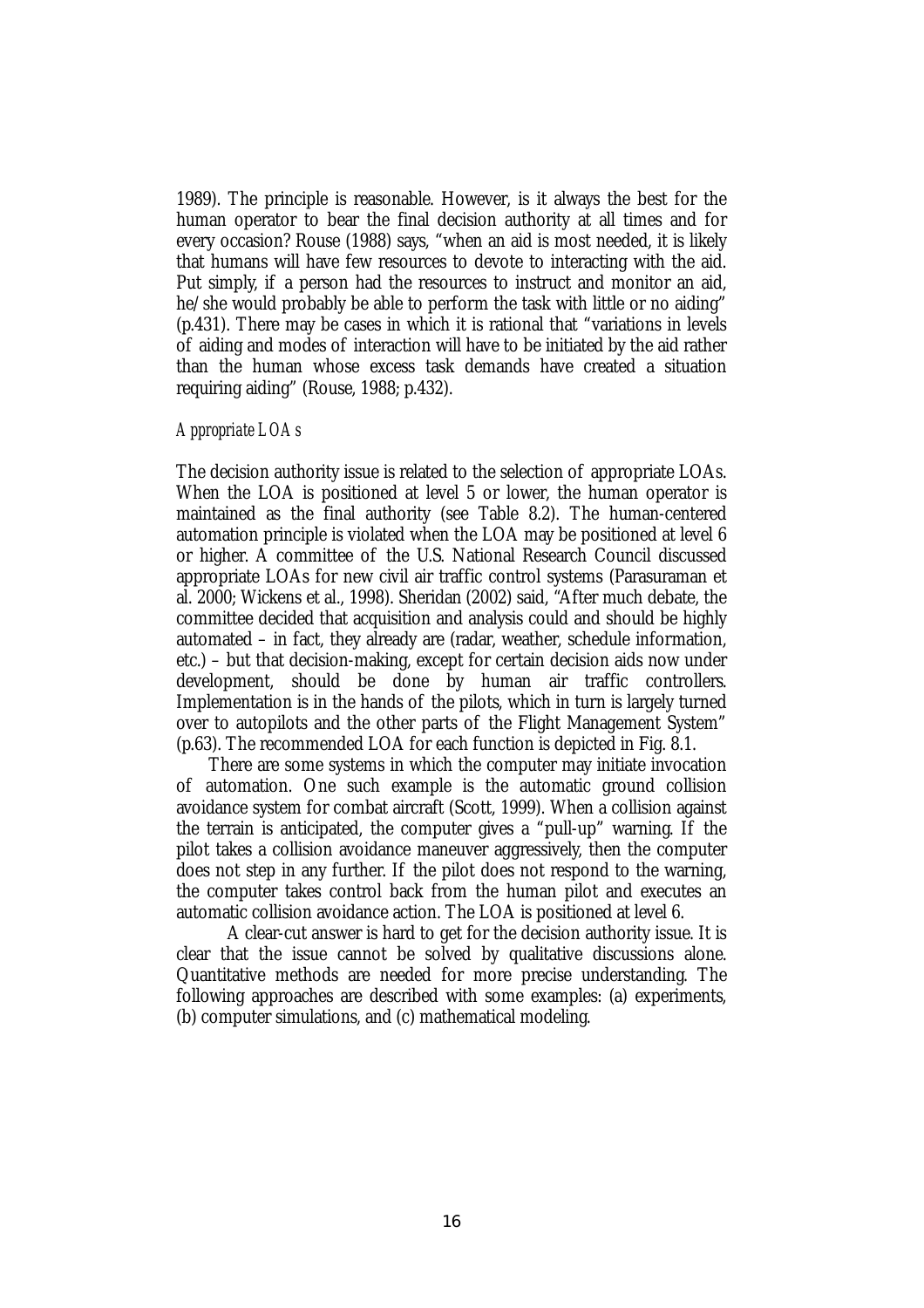

Fig. 8.1 Recommended LOAs for future air traffic control systems (From Parasuraman et al., 2000. ⓒ *2000 IEEE*).

## *Laboratory Experiments*

Laboratory experiments are usually designed under settings with multiple tasks, such as resource management, system monitoring, and compensatory manual tracking. Comparisons are made among various strategies for function allocation and automation invocation. Some results suggest the efficacy of the human-initiated invocation strategies, and others suggest the need for computer-initiated invocation.

Hancock, Arthur, and Caird (1991) compared the following conditions of a multitask environment: First, the subjects must perform all tasks manually: Second, the tracking task is performed by the automation: Third, the subjects can decide whether to invoke automation for the tracking task. The investigators found that subjects' performances in resource management task were more efficient when automation invocation was initiated by humans. Hilburn, Molloy, Wong, and Parasuraman (1993) compared executive and emergency logic in the critical-event strategies, and they found a slight automation cost under the computer-initiated invocation.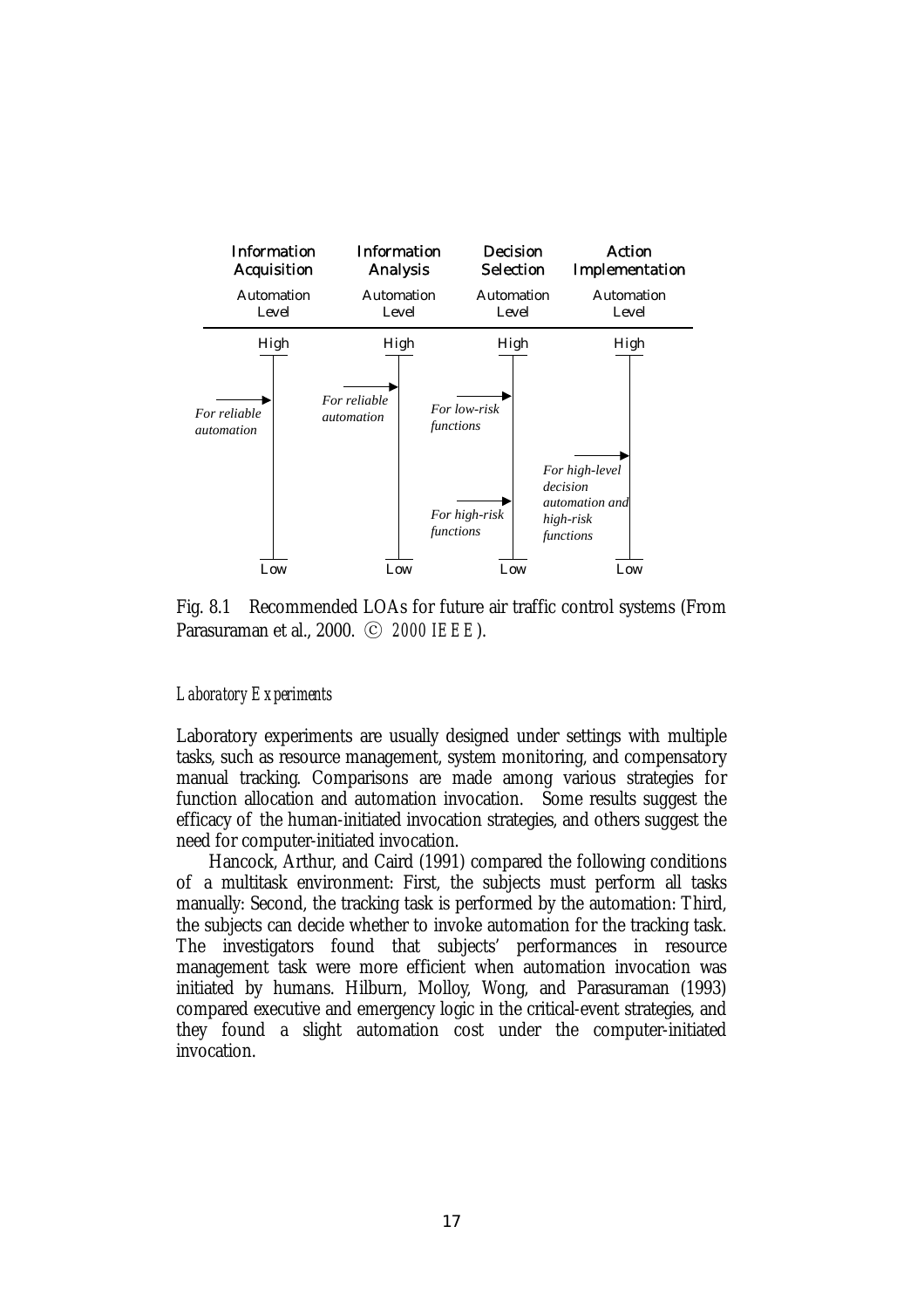Harris, Goernert, Hancock, and Arthur (1994) compared human-initiated and computer-initiated invocation strategies, and they found that human-initiated invocation of automation might be less beneficial than computer-initiated invocation when changes in the workload could be abrupt or unexpected for the human operator. Harris, Hancock, and Arthur (1993) also found that, when subjects became fatigued under a multiple-task environment, they were less likely to engage automation even when it was supposed to be used, which means that the benefits of automation may not be fully appreciated if human-initiated invocation of automation is adopted.

#### *Computer Simulations*

Furukawa, Niwa, and Inagaki (2001) investigated an optimal LOA for an emergency operating procedure for steam generator tube rupture (SGTR) failures in a pressurized water reactor. The SGTR failures are typical events to be assessed for safety of nuclear power plants. The emergency operating procedure for the SGTR failures has seven steps, each of which consists of several substeps. Among them there is the substep to shut the coolant flow at a particular pipe, which requires a sequence of tasks, such as "send a command to close a valve," "manipulate the valve," "examine the state of the valve," and so on. The tasks are categorized into four classes, that is, information acquisition, information integration, decision selection, and control implementation, in a similar manner as shown by Parasuraman et al. (2000). Some strategies of human-automation collaboration may be possible to perform the sequence of tasks. Furukawa et al. (2001) analyzed LOAs positioned at levels 5, 6, and 7. One of the cognitive task networks developed is shown in Fig. 8.2, in which each rectangular node represents a task that should be performed either by the automation (denoted as "A-task name") or the human operator ("H-task name"), and in which the LOA is positioned at level 5. Each diamond-shaped node is called a decision diamond, which can distinguish types of decision-making logic, such as probabilistic, tactical, and multiple decisions.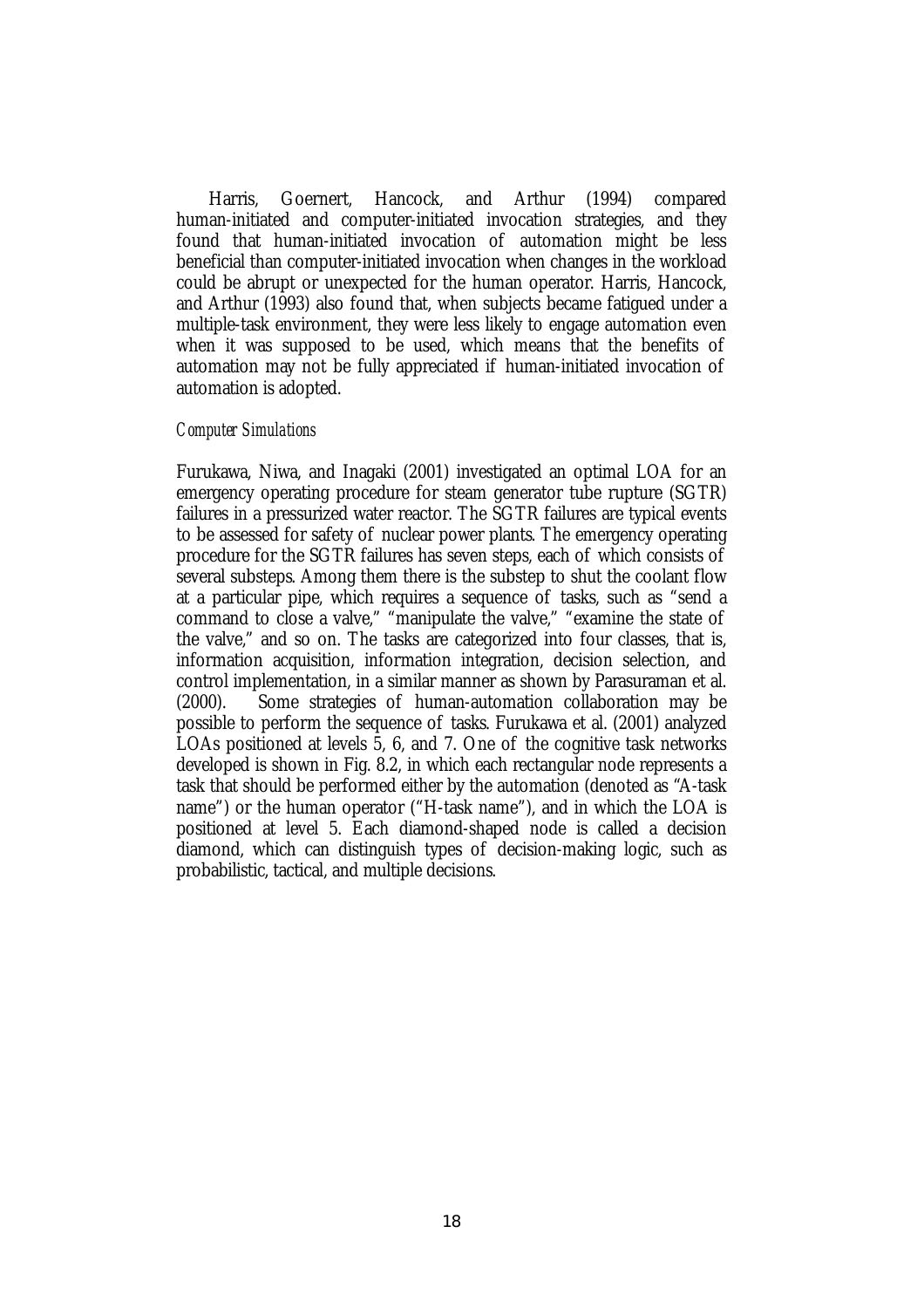

Fig. 8.2 An example of the cognitive task network

The cognitive task network was implemented with WinCrew, which is software for discrete-event simulation. WinCrew quantifies the moment-to-moment workload on the basis of the multiple resource theory (Wickens, 1984). Monte Carlo simulations were performed under various conditions of reliability for human operators and automations. It was found that the LOA positioned at level 6 was best in the sense that it could minimize the expected time for completion of the task sequence. However, the LOA positioned at level 6 was not optimal from the viewpoint of cognitive workload. The cognitive workload might be quantified in various ways, such as by the peak value, the average value, and the time-integral value over the whole period of system operation, and the time length during which the workload exceeded a specified threshold value. It was level 7 that gave the best result from the viewpoint of cognitive workload.

Another interesting computer simulation can be found in Archer, Lewis, and Lockett (1996), in which WinCrew was used to model and evaluate function allocation strategies of the bridge activities on a Navy Guided Missile Destroyer. Some function allocation strategies were defined for a crew of three and the automation, and workload was evaluated for each strategy under several scenarios to investigate the feasibility of reduction of crew size from nine (conventional size) to three.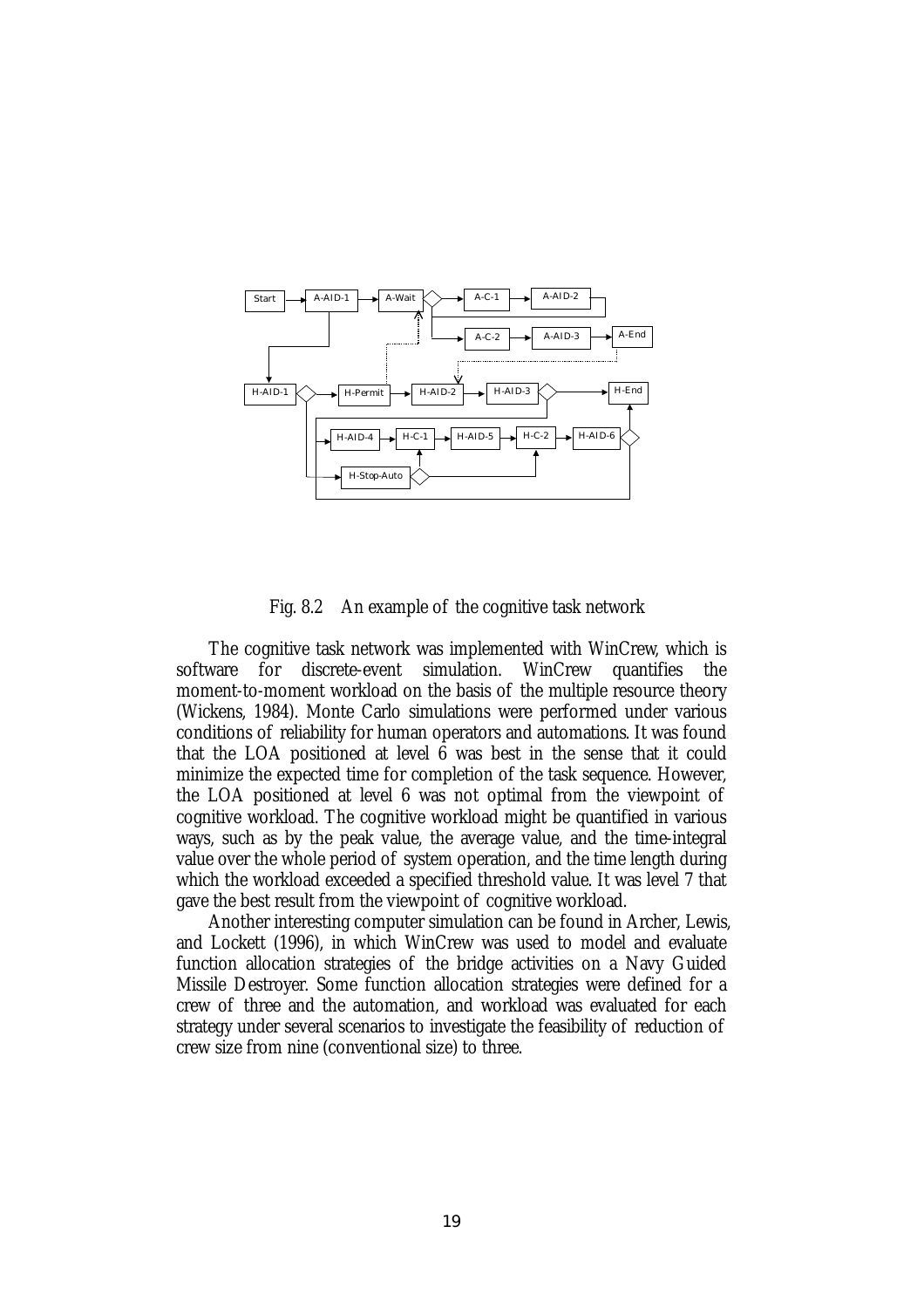## *Mathematical Modeling*

Inagaki (1997, 1999, 2000) made a mathematical analysis on the decision authority issue in a rejected takeoff problem of an aircraft. Suppose an engine fails while an aircraft is making its takeoff roll. The pilot must decide whether to continue the climb-out (Go) or to abort the takeoff (No Go). The standard decision rule upon an engine failure is stated as follows: (a) Reject the takeoff, if the aircraft speed is below V1, and (b) continue the takeoff if V1 has already been achieved, and then make an emergency landing. The critical speed V1 is called the "takeoff decision speed" at which the pilot must apply the first retarding means in case of No Go. The V1 speed is a variable depending on weight, aircraft lift capability under various environmental conditions, length of runway used in achieving velocity, position on the runway at the velocity point, whether the aircraft can safely lift off with one engine failed, and so on.

The aforementioned rule for a Go/No Go decision is simple. However, that does not mean at all that the Go/No Go decision is easy to make, because only 1 or 2 seconds are available for the pilots to complete the following tasks: (a) recognizing an engine failure alert, (b) analyzing the situation, (c) deciding if the circumstance warrants rejection of the takeoff, and (d) initiating the first stopping action (i.e., retarding the throttles of all engines) to abort the takeoff. A probabilistic model was given on the basis of the following assumptions:

- An alert is given to the human pilot when a sensor detects an engine failure. However, the sensor can give a false alert.
- The pilot's understanding of a given situation may not be correct. In reality, an engine failure is not a single factor for rejecting the takeoff. Various events such as an engine fire with or without loss of thrust, a blown tire, or a bird strike may happen during takeoff roles. Some of these events may give symptoms similar to those of an engine failure. It is not easy to identify the situation correctly when available information and time are limited. There may be some cases in which the pilot hesitates to say either that the alert is correct or that the alert is false.
- Incorrect or late decisions cause costs that vary depending on the situation.

By evaluating the conditional expected loss, provided an engine failure alert has been set off, Inagaki (1997, 1999, 2000) proved that the Go/No Go decision should be neither fully automated nor left always to a human;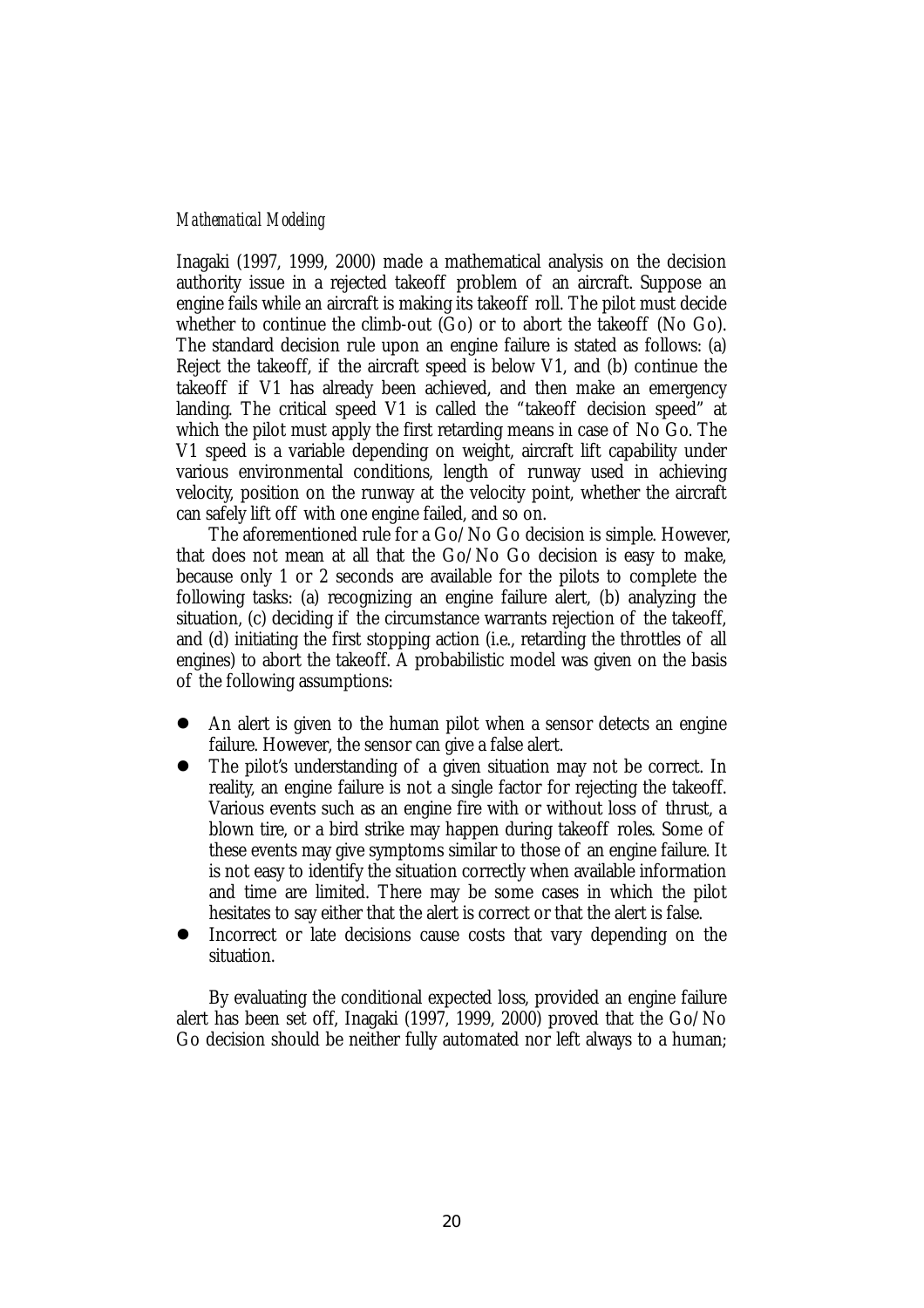that is, the decision authority of automation invocation must be traded dynamically between human and computer. More concretely, (a) the human pilot must be in authority when the aircraft speed is far below V1; (b) the computer must be in authority if the aircraft is almost at V1 and if there is a possibility that the human pilot may hesitate to make decisions when he or she fails to decide whether the engine is faulty or not; and (c) when the aircraft speed is between (a) and (b), the selection of an agent in charge depends on the situation.

It was also proven (Inagaki, 1997, 1999, 2000) that, for a human pilot to be given decision authority at all times, human-interface design must be changed so that the human can be supported directly in Go/No Go decision making. The suggested human-interface design was to give either a "Go" or an "Abort" message on the display, while an "Engine failure" message appears on the display in the glass-cockpit aircraft. When receiving the "Engine failure" alert, pilots have to interpret the alert: "Engine failure" means "No Go" if it was before V1, but implies "Go" after V1. It is in the interpretation task that human pilots may sometimes make errors. Inagaki, Takae, and Moray (1999) found, by experiments, that improvements in interface design alone were insufficient to attain decision-making accuracy at levels that could be obtained with dynamic trading of decision authority between humans and automation.

## **Benefits and Costs of Adaptive Automation**

#### *Dynamic Alteration of LOAs*

One major motivation for introducing adaptive automation is to regulate operator workload, where an operator "can control a process during periods of moderate workload, and hand off control of particular tasks when workload either rises above, or falls below, some optimal level" (Hilburn et al., 1993; p.161). Another major benefit of adaptive automation lies in its ability to keep the operator in the control loop, which is done by altering the LOA. These characteristics contrast with static function allocation. When the LOA for a function is always positioned at high levels, the operator is likely to suffer from the *out of the control loop* phenomena, which lead to degradation of manual skill, vigilance decrements, and loss of situation awareness for the function (e.g., Endsley & Kaber, 1997; Endsley & Kiris, 1995; Gluckman, Carmody, Morrison, Hitchcock, & Warm, 1993; Kaber, et al., 1999; Parasuraman et al., 1992; Wiener, 1988). When the automation or the system is perceived as being "highly reliable," automation-induced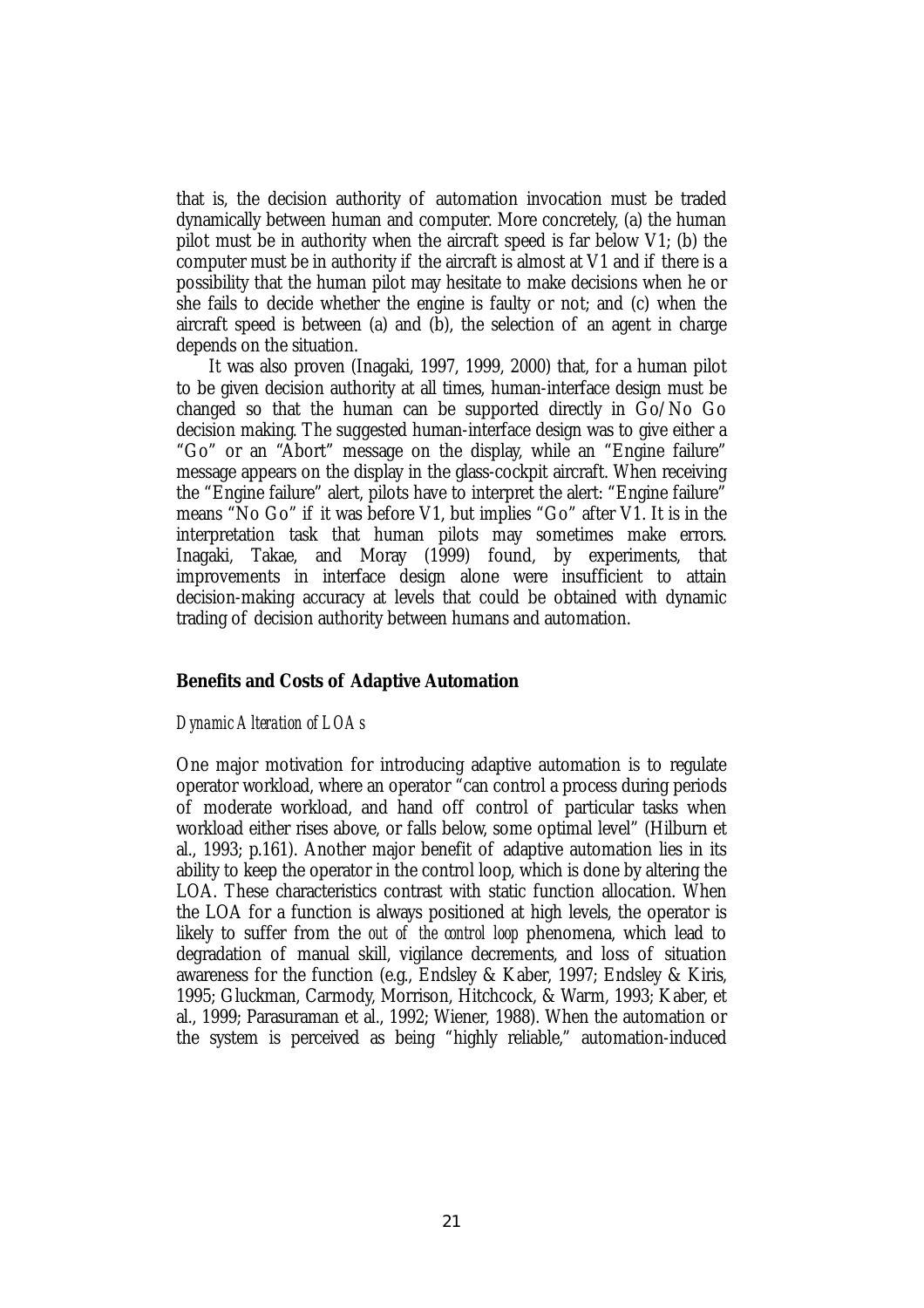"complacency" may arise (Parasuraman, Molloy, & Singh, 1993), where complacency refers to the self-satisfaction that may result in nonvigilance based on an unjustified assumption of satisfactory system state. Occasional alteration of the LOA may be useful to avoid the out of control loop phenomena.

What happens if the LOA is altered frequently? If the algorithm were highly sensitive, the LOA would be changed by even a small perturbation in the input value to the algorithm. In extreme cases in which only manual control and full automatic control are available, frequent cycling between automated and manual control may occur, which can lead to performance degradation. The short cycling is a possible byproduct of adaptivity in function allocation. Some researchers investigated the effects of short cycling on task performance by use of laboratory experiments under multitask environments. Parasuraman, Bhari, Molloy, and Singh (1991) demonstrated both benefits and costs of short-cycle automation on the manual performance of tasks and on the monitoring for automation failure. Glenn et al. (1994) investigated the effects on flight management task performance to show no automation deficits, and found automation benefits for reaction time in the tactical assessment task. Scallen, Hancock, and Duley (1995) analyzed the situations in which tracking task cycled between manual and automated control at fixed intervals of 15, 30, or 60 seconds. The investigators found that excessively short cycling of automation was disruptive to performance.

#### *Sharing of Intentions*

As in the case of conventional automation, possible failure to share intentions between the human and the computer is one of the major concerns in adaptive automation. Such failures can be classified into two types: The first type refers to the case in which the human and the computer have "similar" but different intentions. An example can be seen in the crash of an Airbus 320 aircraft in 1991 near Strasbourg, France. The pilots had an intention to make an approach using a flight path angle mode of –3.3 degrees. However the computer, which was the active agent for flying at that time moment, was given a command to create an intention to make an approach by using a vertical speed mode of –3,300 feet per minute (Billings, 1997; Sparaco, 1994). If the pilots had carefully interpreted various clues given in their primary flight displays, they could have noticed that, although the aircraft was descending, the vertical flight path was quite different from the one that they had planned.

The second type of failure in sharing intentions refers to the case in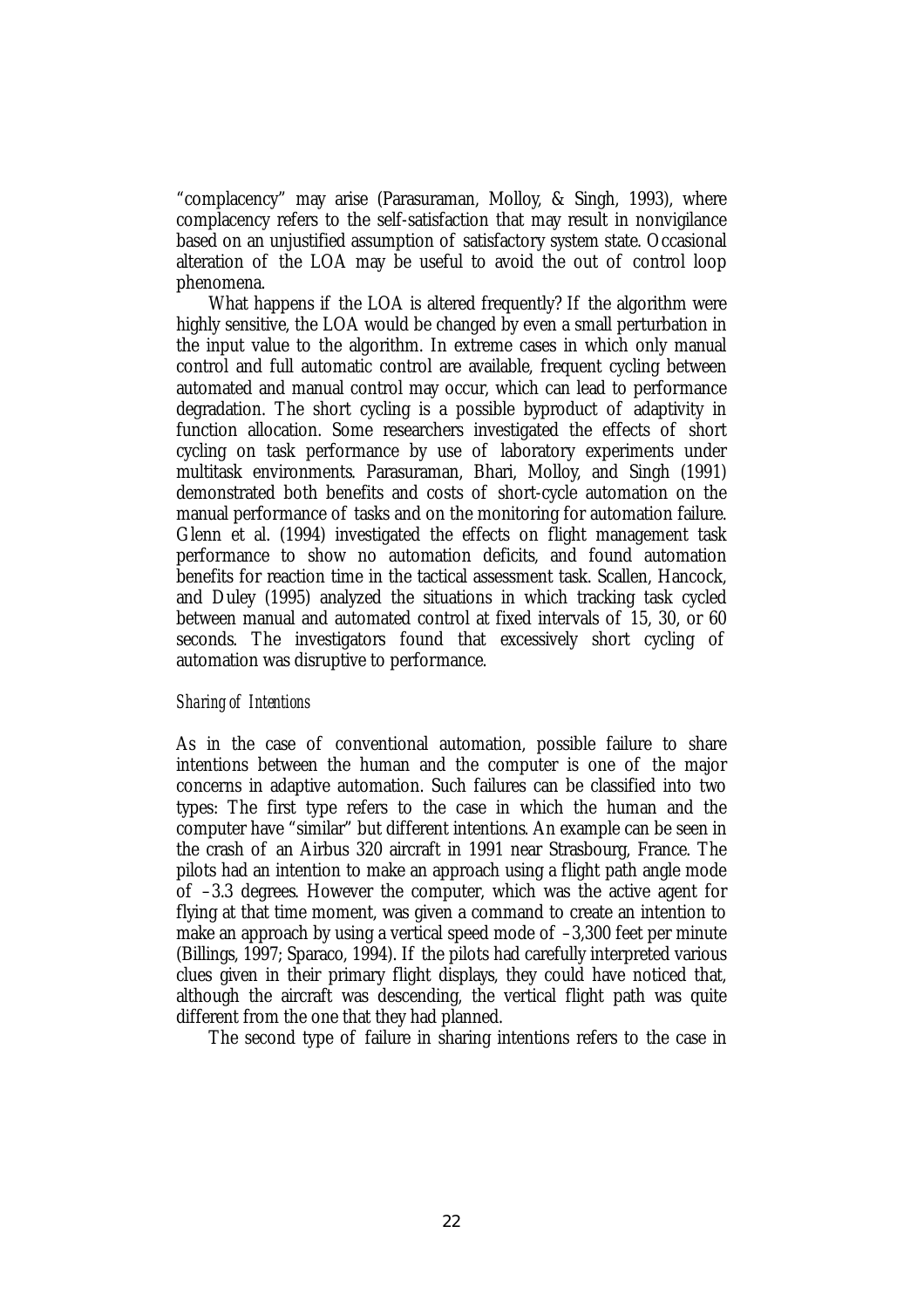which the human and the computer have completely conflicting intentions. An example can be seen in the crash of an Airbus 300-600R aircraft at Nagoya, Japan, in 1994 (Billings, 1997). At some point during the final approach, the pilot gave a Go-Around directive to the computer *unintentionally*. The computer started its maneuver for going around. However the pilot decided to descend for landing. The pilot knew that the autopilot was in the Go-Around mode, but he did not follow an appropriate procedure to cancel the mode. Thus the intentions of the pilot and the computer were quite opposite. The computer was ordered by the human to go around, and it tried to achieve the go-around at any cost. To the computer, the human's input force to descend was a *disturbance* that must be cancelled out by applying a stronger control input to ascend. From the viewpoint of the pilot, the aircraft did not descend smoothly and thus he applied a stronger control input. Thus the aircraft was subject to completely contradictory controls by two agents with opposite intentions.

#### *Trust and Automation Surprises*

Lee and Moray (1992) distinguished between four dimensions of trust: (a) *foundation*, which represents the "fundamental assumption of natural and social order that makes the other levels of trust possible," (b) *performance*, which rests on the "expectation of consistent, stable, and desirable performance or behavior," (c) *process*, which depends on "an understanding of the underlying qualities or characteristics that govern behavior," and (d) *purpose*, which rests on the "underlying motives or intents" (p.1246).

For most technological artefacts (gadgets, devices, and machines, complex processes), the first dimension shall not cause serious problems. The technological systems usually satisfy requirements for the fourth dimension of trust. For instance, it is easy to answer the question, "For what purpose did the EGPWS have to be designed?" It would also be the case for adaptive automation. That is, human operators would accept the designer's motives or intents to design a technological system that can help users by regulating operator workload at some optimal level.

Respecting the second and the third dimensions of trust may not be straightforward. Because adaptive automation is designed to behave in a dynamic and context-dependent manner, its behavior may be obscure. Human's understanding of the automation invocation algorithms may be imperfect if the algorithm is "sophisticated" or complicated. Suppose there are two conditions, A and  $A^*$ , that differ only slightly. What happens if the human operator thought that condition A had been met, whereas it was condition A\* that had become true and the automation invocation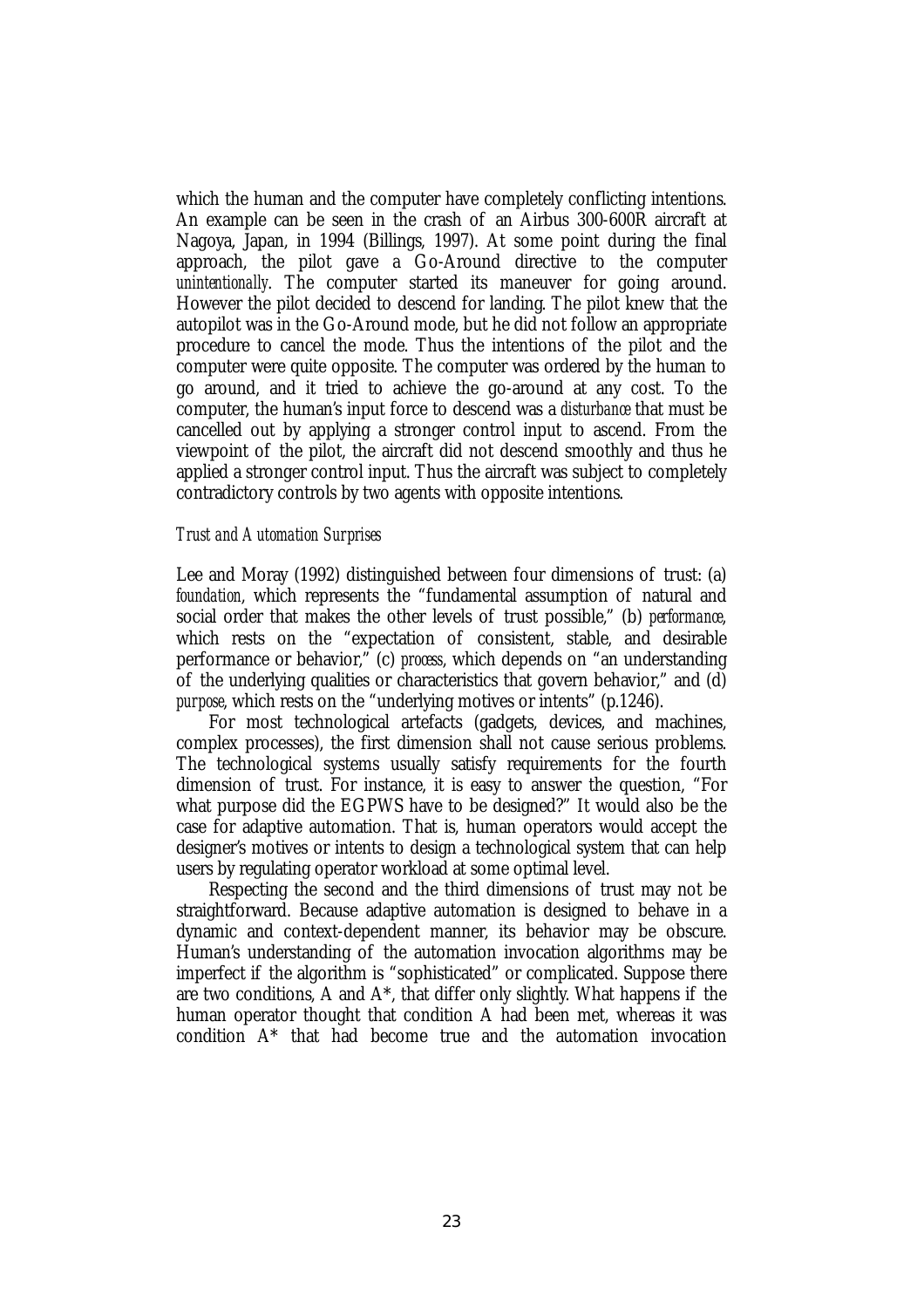algorithm detected it? The operator would be surprised when he or she saw that the automation did not behave as he or she expected. The phenomena in which operators are surprised by the behavior of the automation are called *automation surprises* (Hughes, 1995b; Sarter, Woods, & Billings, 1997; Wickens, 1994). The surprised operators often ask questions such as, what the automation is doing now, why it did that, or what is it going to do next (Wiener, 1989). When the human could not be sure of fulfillment of the second and third dimensions of trust, he or she would fail to establish proper trust in the adaptive automation. Human's distrust or mistrust in automation may cause inappropriate use of automation, as has been pointed out by Parasuraman and Riley (1997).

# **Avoiding Automation Surprises**

How should we design a system so that it may not cause automation surprises? That is the key to success of adaptive automation. One possible way to avoid automation surprises may be to design a mechanism through which operators and the automation (the computer) may communicate. Two types of communication are distinguished (Greenstein & Revesman, 1986; Revesman & Greenstein, 1986). The first is dialogue-based communication, in which the operator provides the computer with information regarding his or her action plans. The second is model-based communication, in which the computer predicts actions of the operator based on his or her performance model, and selects its own actions so as to minimize some measure of overall system cost. Dialogue-based communication was found to be advantageous in attaining precise understanding and a high level of situation awareness. However, dialogue may increase human workload (Revesman & Greenstein, 1986). Model-based communication may not increase human workload. However, it may be a new cause of automation surprises, if the assumed human performance model did not match the operator perfectly, or if it failed to cope with time-dependent characteristics of operator performance. Designing good human interface is the most basic requirement for avoiding automation surprises.

## *Human Interface Design*

Human interface must be designed carefully to let operators know what the automation is doing now, why it did that, or what is it going to do next. Many incidents and accidents in highly automated aircraft show that even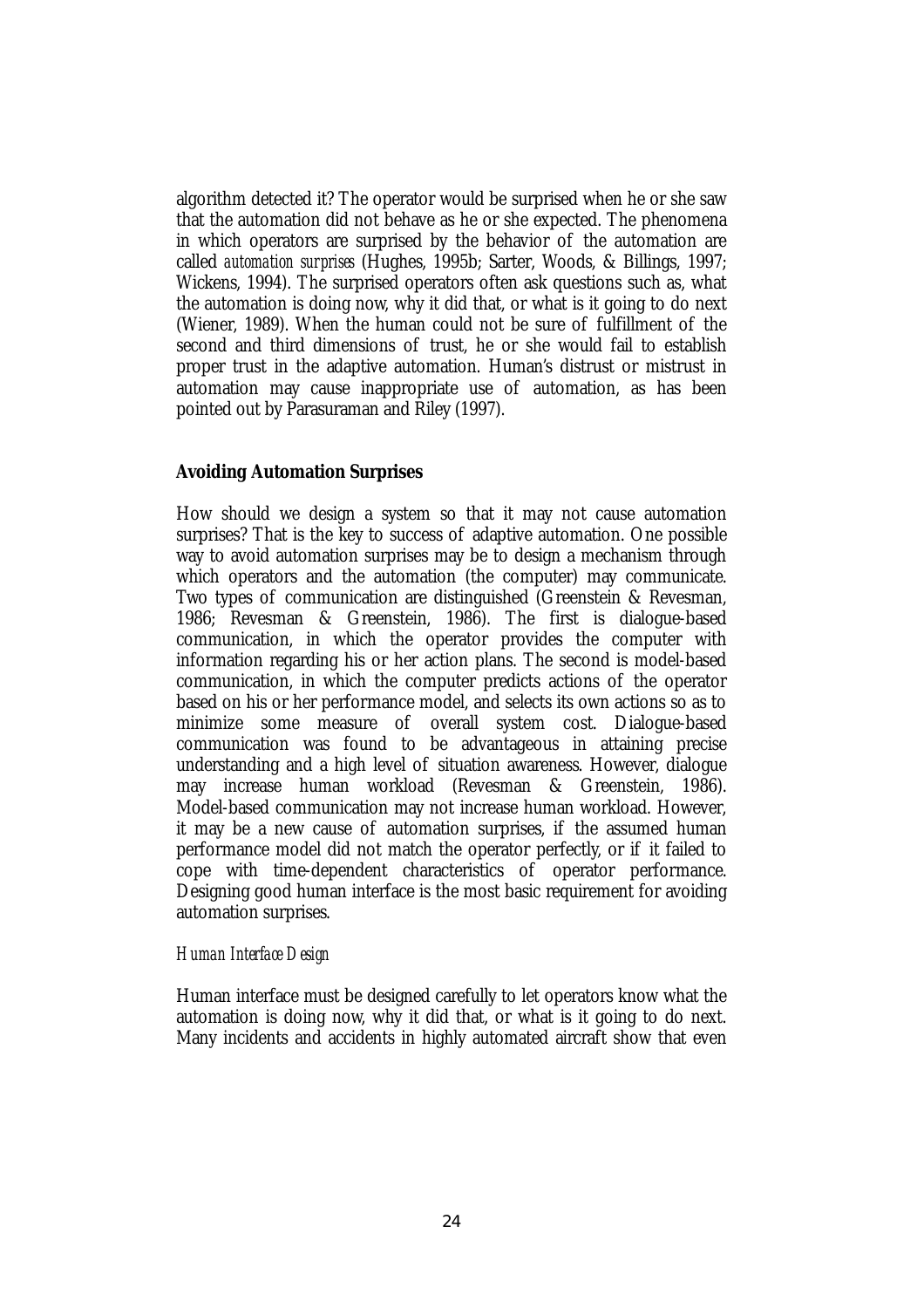well trained operators may fail to understand the intention or behavior of the automation (Dornheim, 1995; Hughes, 1995a; Sarter & Woods, 1995). Automation technology is spreading rapidly to wider areas of application in which designers may not assume that every operator is substantially trained. An automobile is such an example.



Fig. 8.3 Adaptive cruise control: (a) headway control; (b) cutting in.

*Example: Adaptive cruise control system*. Suppose an automobile company has a plan to develop an adaptive cruise control system with headway control capability, as shown in Fig. 8.3(a). The system is supposed to decelerate its own vehicle (O) when it approaches too close to the vehicle ahead (A). Designers have to design their system by enumerating various situational changes that may occur while driving. For instance, the third vehicle (C) may be cutting in between cars O and A, as shown in Fig. 8.3(b). It is important for the car O's driver to know whether the automation sensed the car C or not. Suppose the driver thought that the automation had sensed car C and had already changed its control law to follow car C, instead of car A. Then the driver may not hit the brakes, instead of expecting the automation to do so. A collision with car C may happen if the automation had not sensed the car C and was still controlling car O longitudinally so that the distance to car A might be maintained as specified. This suggests the need for a human interface that can show the automation's recognition of the situation.

When designing a human interface for the adaptive cruise control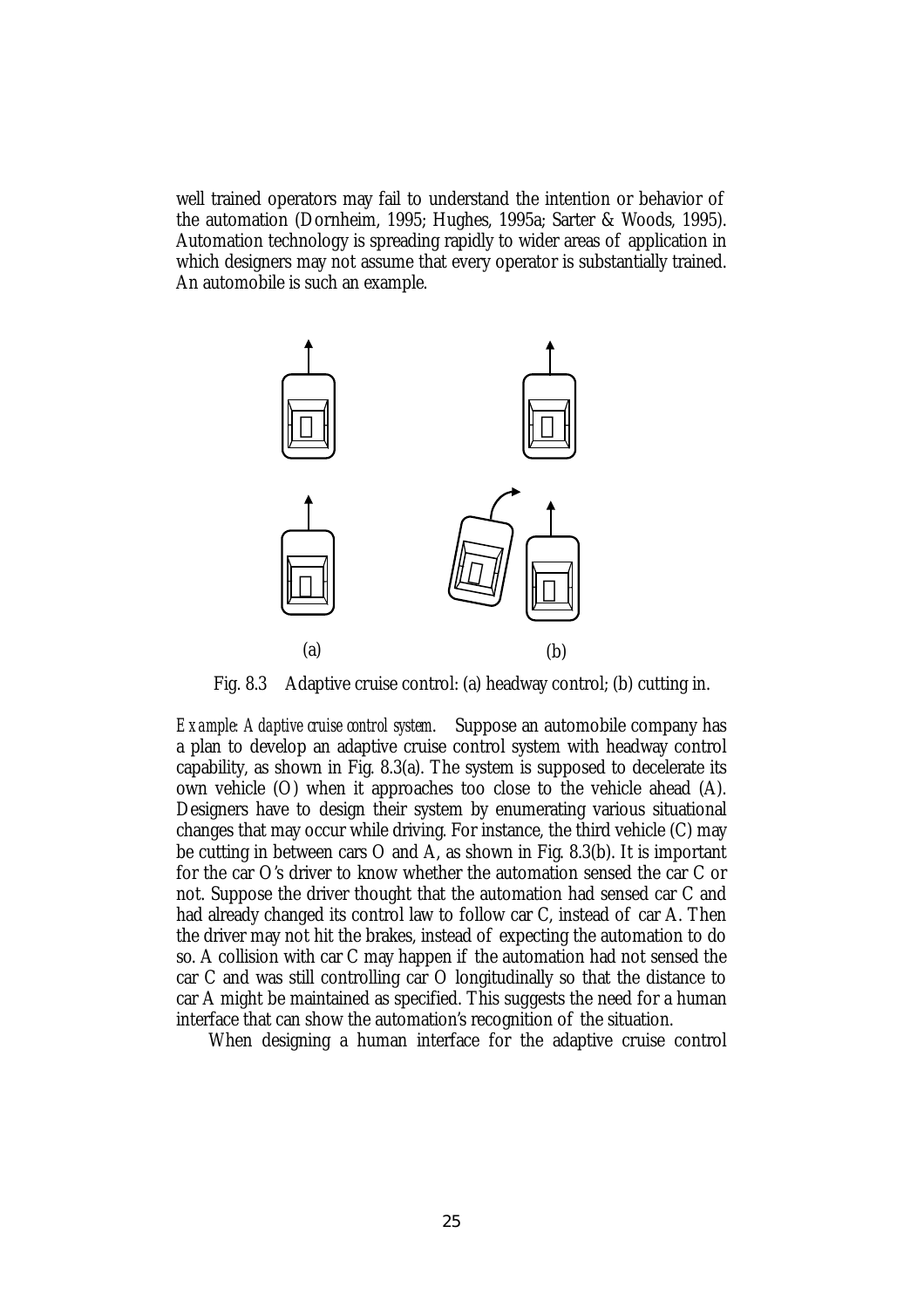system just described, designers first need to enumerate all the possible state vectors, (*X*, *Y*), where *X* denotes the car that the automation tries to follow, and *Y* denotes the car that the driver thinks the automation is following. Among all the possible state vectors, some of them represent cases in which the driver and the automation do not share the situational recognition: (A, C),  $(C, A)$ ,  $(-, A)$ , and  $(-, C)$  are some such cases, where the minus sign  $(-)$ implies that the automation has lost the target to follow, which may occur at a sharp bend in the road, or when the vehicle ahead changes its lane. Each state vector may yield a collision. For instance, in case of (A, C), collision against car C may happen if the driver of car O was overly reliant on the automation by hoping that the automation would decelerate in a moment. Even in case of (C, C), car O may collide with car C. The collision shall occur if the car C was cutting in too abruptly and too closely to car O.

In general, *fault tree analysis* techniques are useful for identifying causes of possible collision for each state vector. Though the methods were developed originally for assessing safety or risk of large-scale systems, they are now recognized as useful tools for cognitive task analyses (Kirwan & Ainsworth, 1992). Taking a state vector, say (A, C), as the *top event*, a fault tree must be constructed. The first step is to find combinations of events that may cause the top event to occur, where Boolean gates (such as AND gates and OR gates) are used in describing how events are combined. The process is repeated until no further expansion of an event is necessary. The events at the bottom of the fault tree are called *basic events*, which may represent various human factors (e.g., human errors, loss of awareness, complacency, or distrust), violations of laws, hardware/software failures, or hostile environmental conditions. The designers have to consider what means are available to prevent the basic events from occurring. The identified countermeasures must then be examined with theoretical analysis, computer simulations, or experiments. The fault trees obtained in this process are useful for systematic extraction of scenarios under which the efficacy of the design decisions must be examined.

#### **Conclusion: Toward Sensible Adaptive Automation**

Design aspects for adaptive automation are summarized in Table 8.3. The first aspect (sharing and trading) may be regarded as physical collaboration between human operators and the automation. Required automation differs, depending on the type of collaboration. For instance, in case of trading, the automation must be designed so that it can replace the human completely. In case of partition, the automation is to be designed so that it can cope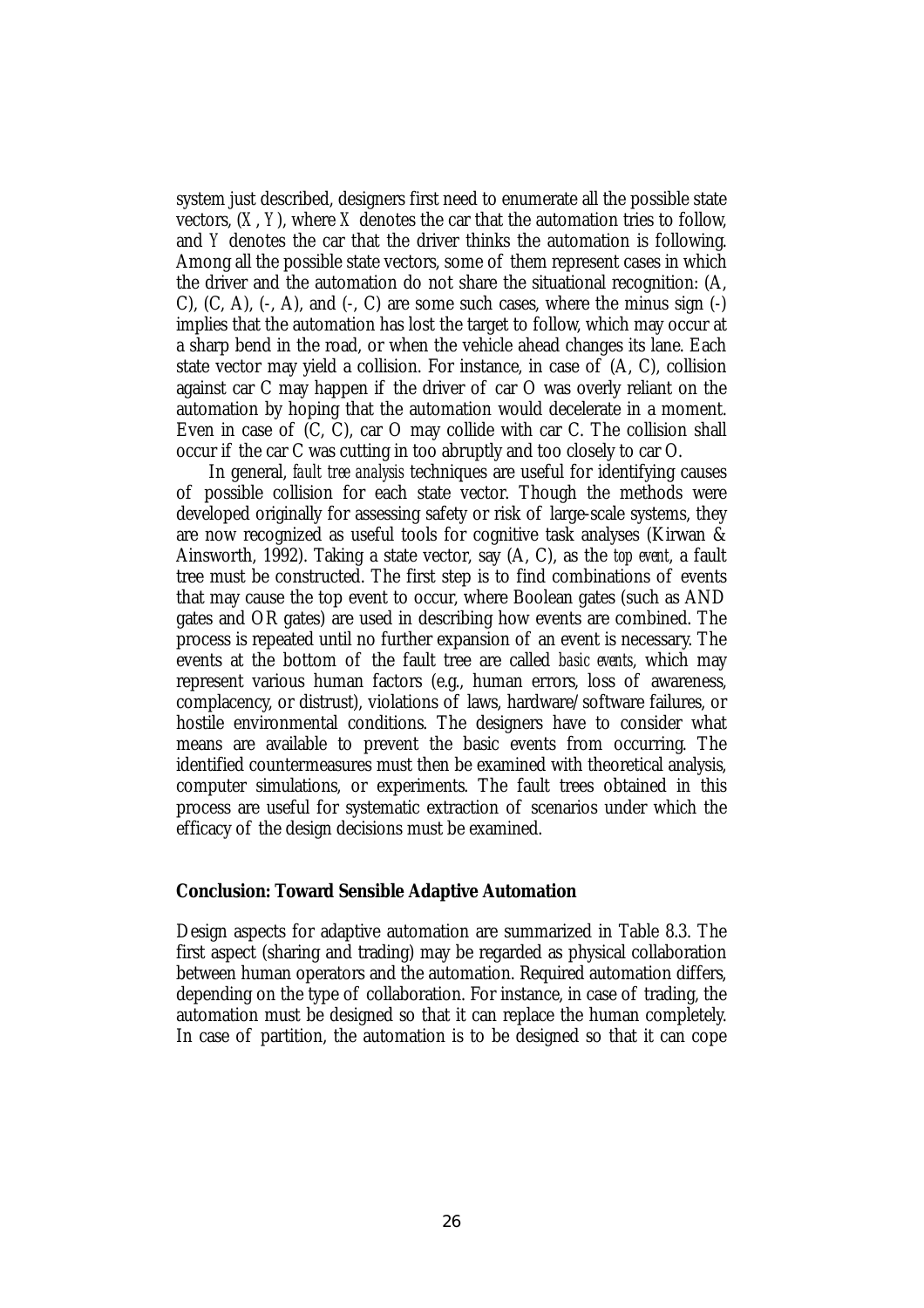with every possible partition of functions. In case of extension or relief, we need a mechanism to add control force on the other agent's force.

Table 8.3 Design aspects of adaptive automation

- 1. Sharing control or trading control
	- (1) Sharing control
		- (i) Extension
		- (ii) Relief
		- (iii) Partition
	- (2) Trading

2. Automation invocation

- (1) Critical-event strategies
- (2) Measurement-based strategies
- (3) Model-based strategies

## 3. Decision authority

- (1) The human is maintained as the final authority at all times and for every occasion
- (2) Either the human or the automation may have the final authority, depending on the situation

The second aspect (automation invocation) requires analyses on the following:

(a) availability of a clear definition on the event in which it is hard for any operators to perform assigned functions properly, (b) availability of methods to measure indices precisely without placing a heavy burden on the operators, and (c) availability and precision of performance models that may represent a wide variety of operators or that may tune the model parameters dynamically.

The third aspect (decision authority) deals with mental collaboration between operators and the automation. The aspect is closely related to the principle of human-centered automation. However, it is not wise to assume, without careful analyses, that human operators must be maintained as the final authority at all times and for every occasion.

Theoretically speaking, adaptive function allocation offers more flexible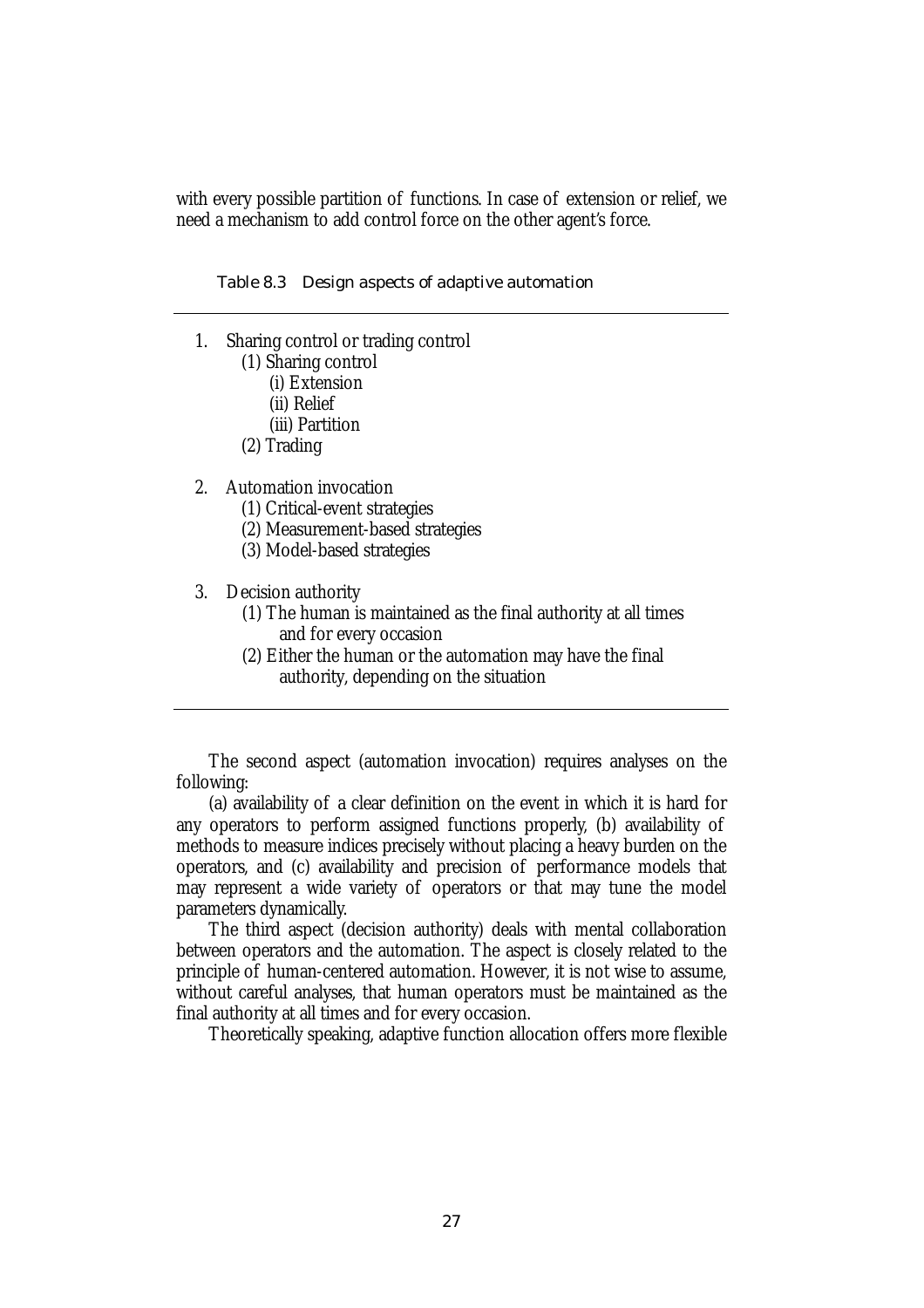design decisions than static function allocation. This very flexibility, however, may bring operators various inconveniences or undesired results when the adaptive automation is put into use. Before implementing design ideas, adaptive automation designers have to analyze possible consequences of design decisions:

- How do humans feel or respond when they are overridden by the automation for safety reasons?
- Do humans trust in and use the automation that works well but in a slightly different manner than anticipated?
- Do not operators become so reliant on adaptive automation that they may be reluctant to take actions themselves?
- $\bullet$  Is appropriate human interface provided with the operators so that any automation surprises can be avoided?

These are some of questions that designers have to ask in the design stage. Because adaptive automation is more sophisticated, complex, and possibly obscure than conventional automation, the cognitive task design must be done seriously. Especially, the decision authority issue can never be solved with dogmatic or qualitative discussions. The issue has to be investigated in a rigorous manner by applying quantitative methods, such as mathematical modeling, computer simulations, and experiments.

Research on adaptive automation had its origin in aviation, and various studies have been conducted in the context of aviation applications, including military applications (Bonner, Taylot, & Fletcher, 2000; Morgan, Cook, & Corbridge, 1999). Rouse (1988), Parasuraman et al. (1992), Scerbo (1996), Wickens and Hollands (2000), and Scallen and Hancock (2001) give good surveys of those efforts. The adaptive automation concept can be applied to other areas, such as process control (Moray, Inagaki, & Itoh, 2000) and automobiles. It must be stressed here again that the design considerations for automobiles must be quite different from those for aircraft, large process plants, and military applications. Car drivers are not always well trained. They may not have perfect knowledge of the automation in their cars. The cognitive task analysis and design must take this point into account.

This chapter took the terms *function* and *task* to mean essentially the same thing. It is sometimes difficult to discriminate between the two terms without any ambiguity (Wickens et al., 1998), although there is a sort of hierarchical relation between function and task. Those readers who are interested in the hierarchical structure should refer to Sharit (1997).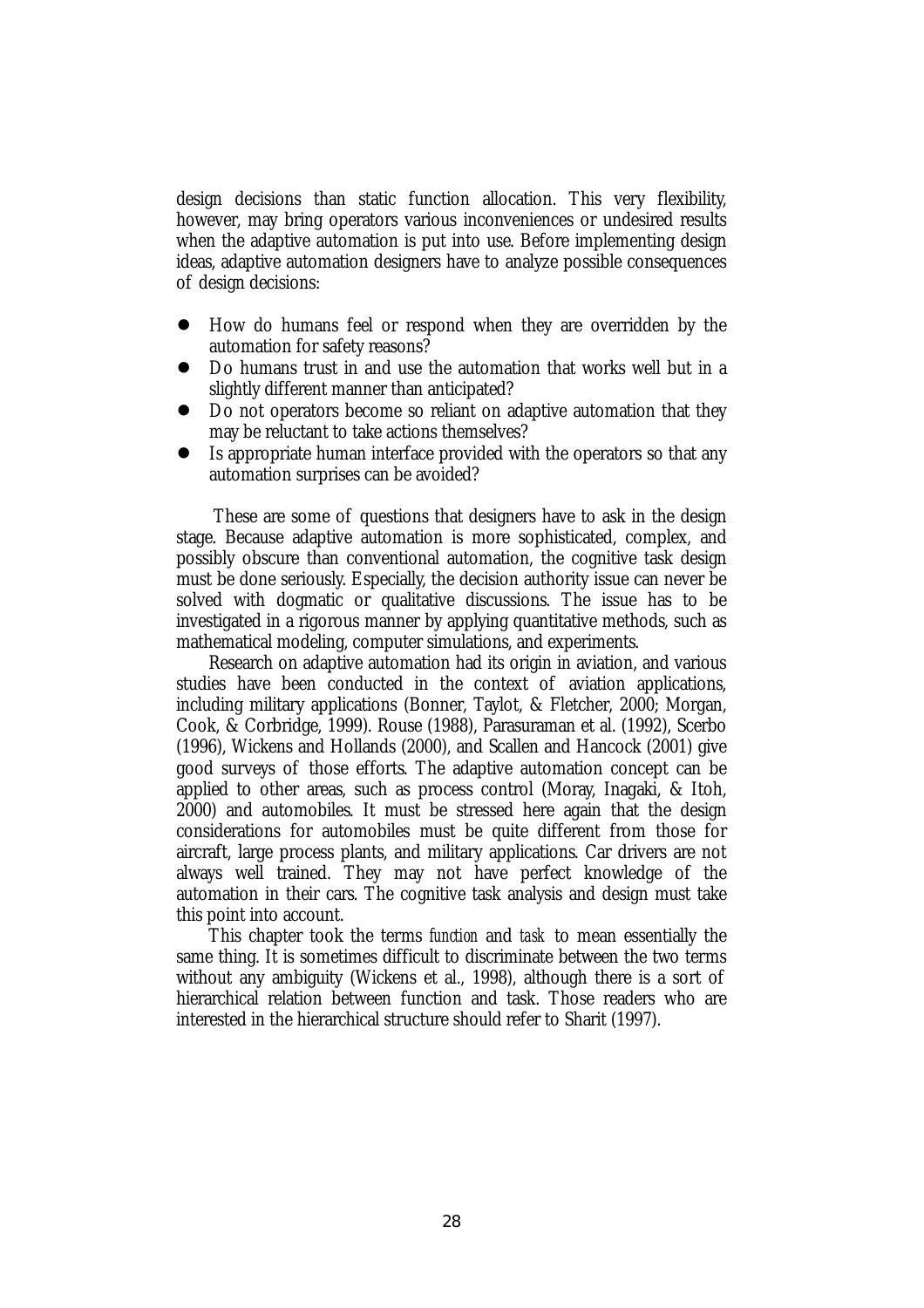# **Acknowledgments**

The author expresses his thanks to Raja Parasuraman, Tom Sheridan, and Neville Moray for their useful discussions. Although they do not appear as coauthors, readers may find reflections of their ideas at many places in this chapter. The author also extends his sincere gratitude to anonymous referees. Without their critical but constructive comments and suggestions, this chapter could not be revised appropriately.

## **REFERENCES**

- Archer, R.D., & Lockett, J.F. (1997). WinCrew A tool for analyzing performance, mental workload and function allocation among operators. In *Proceedings of the Allocation of Functions Conference*, Galway Ireland.
- Archer, R.D., Lewis, G.W., & Lockett, J.F. (1996). Human performance modeling of reduced manning concepts for Navy ships. In *Proceedings of the 40<sup>th</sup> Annual Meeting of the Human Factors and Ergonomics Society* (pp. 987-997). Santa Monica, CA: Human Factors and Ergonomics Society.
- Banks, S.B. & Lizza, C.S. (1991). Pilot's associate. *IEEE Expert*, 6(3), 18-29.
- Barnes, M. & Grossman, J. (1985). *The intelligent assistant concept for electronic warfare systems*. China Lake, CA: Naval Warfare Center (NWC TP 5585).
- Billings, C. E. (1997). *Aviation automation the search for a human-centered approach*. Mahwah, NJ: Lawrence Erlbaum Associates.
- Bonner, M., Taylor, R., & Fletcher, K. (2000). Adaptive automation and decision aiding in the military fast jet domain. In *Proceedings of Human Performance, Situation Awareness, and Automation* (pp.154-159). Savannah, Georgia: SA Technologies, Inc.
- Bresley, B. & Egilsrud, J. (1997). Enhanced ground proximity warning system. *Boeing Airliner*, July-September 1997, 1-13.
- Dornheim, M. (1995, January 30). Dramatic incidents highlight mode problems in cockpits. *Aviation Week and Space Technology*, 142(5), 57-59.
- Dornheim, M. (1996, September 9). Recovered FMC memory puts new spin on Cali accident. *Aviation Week and Space Technology*, 145(11), 58-61.
- Endsley, M.R., & Kaber, D.B. (1997). The use of level of automation as a means of alleviating out-of-the-loop performance problems: A taxonomy and empirical analysis. In *Proceedings of the 13th Triennial Congress of the International Ergonomics Association* (pp.168-170). Helsinki: Finnish Institute of Occupational Health.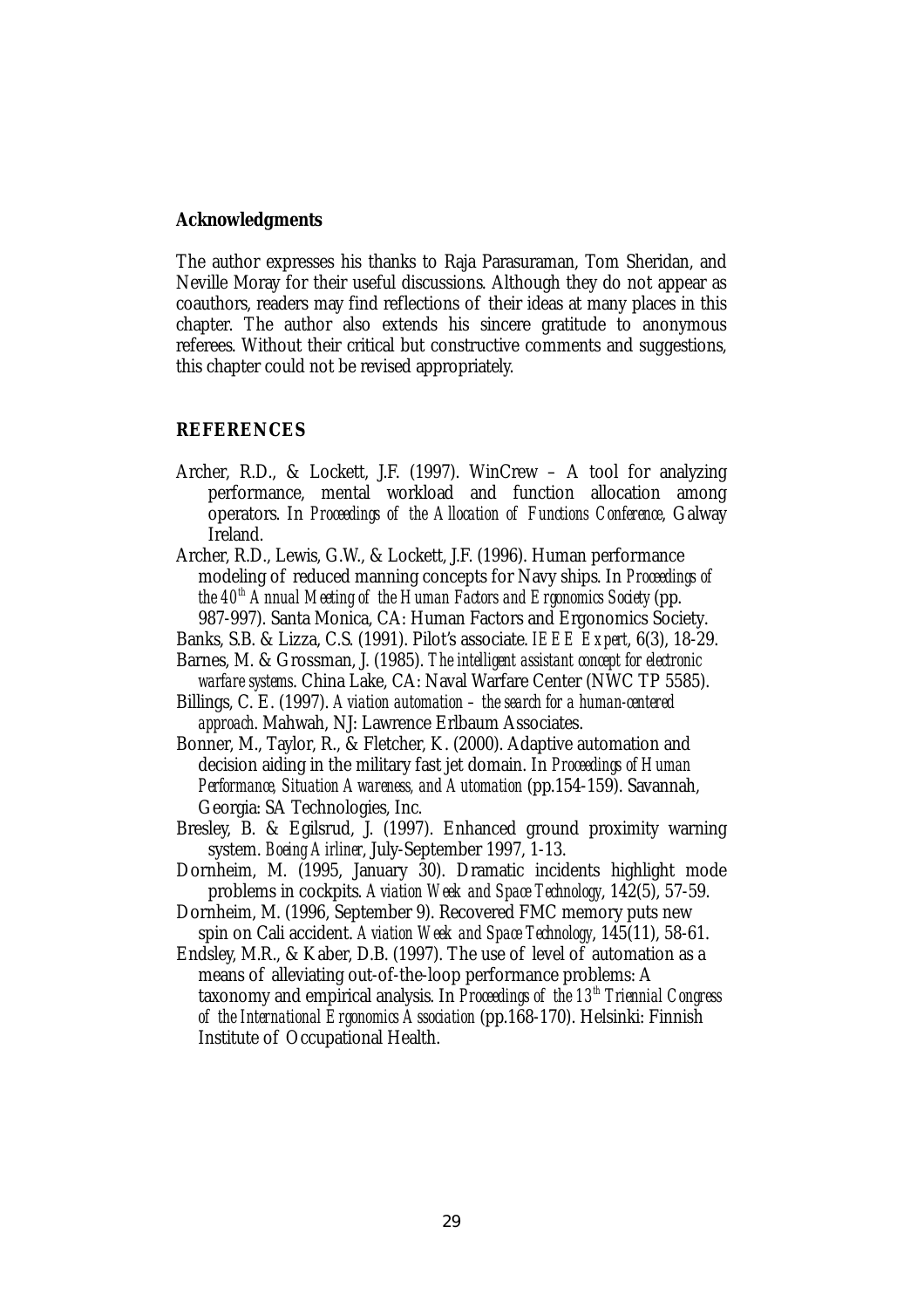- Endsley, M.R. & Kiris, E.O. (1995). The out-of-the-loop performance problem and the level of control in automation. *Human Factors*, 37(2), 3181-3194.
- Fitts, P.M. (Ed.)(1951). *Human engineering for an effective air-navigation and traffic-control system*. Columbus, OH: The Ohio State University Research Foundation.
- Furukawa, H, Niwa, Y., & Inagaki, T. (2001). Levels of automation in emergency operating procedures for a large-complex system. In M.J. Smith, G. Salvendy, D. Harris, & R.J. Koubek (Eds.). Usability evaluation and interface design (Vol. 1, pp.1513-1517). Mahwah, NJ: Lawrence Erlbaum Associates.
- Glenn, F., Barba, C., Wherry, R.J., Morrison, J., Hitchcock, E., & Gluckman, J.P. (1994). Adaptive automation effects on flight management task performance. In M. Mouloua, & R. Parasuraman (Eds.), *Human performance in automated systems*. Erlbaum, (pp.33-39). Hillsdale, NJ: Mahwah, Lawrence Erlbaum Associates.
- Gluckman, J.P., Carmody, M.A., Morrison, J.G., Hitchcock, E.M., & Warm, J.S. (1993). Effects of allocation and partitioning strategies of adaptive automation on task performance and perceived workload in aviation relevant tasks. In *Proceedings of the*  $7<sup>th</sup>$  *International Symposium on Aviation Psychology* (pp.150-155). Columbus, OH: The Ohio State University.
- Greenstein, J.S., & Revesman, M.E. (1986). Development and validity of a mathematical model of human decisionmaking for human-computer communication. *IEEE Transactions on Systems, Man, & Cybernetics*, 16, 148-154.
- Grote, G., Ryser, C., Wafler, T., Windischer, A., & Weik, S. (2000). KOMPASS: A method for complementary function allocation in automated work systems. *International Journal of Human-Computer Studies*, 52, 267-287.
- Hammer, J.M. & Small, R.L. (1995). An intelligent interface in an associate system. *Human/Technology Interaction in Complex Systems*. JAI Press, 7, 1-44.
- Hancock, P.A., & Chignell, M.H. (1988). Mental workload dynamics in adaptive interface design. *IEEE Transactions on Systems, Man, & Cybernetics*, 18, 647-658.
- Hancock, P.A. & Scallen, S.F. (1998). Allocating functions in human-machine systems. In R.R. Hoffman, et al. (Eds.). *Viewing psychology as a whole* (pp.509-539). Washington, DC: American Psychological Association.
- Harris, W.C., Hancock, P.A., Arthur, E.J., & Caird, J.K. (1995). Performance, workload, and fatigue changes associated with automation. *International Journal of Aviation Psychology*, 5, 169-185.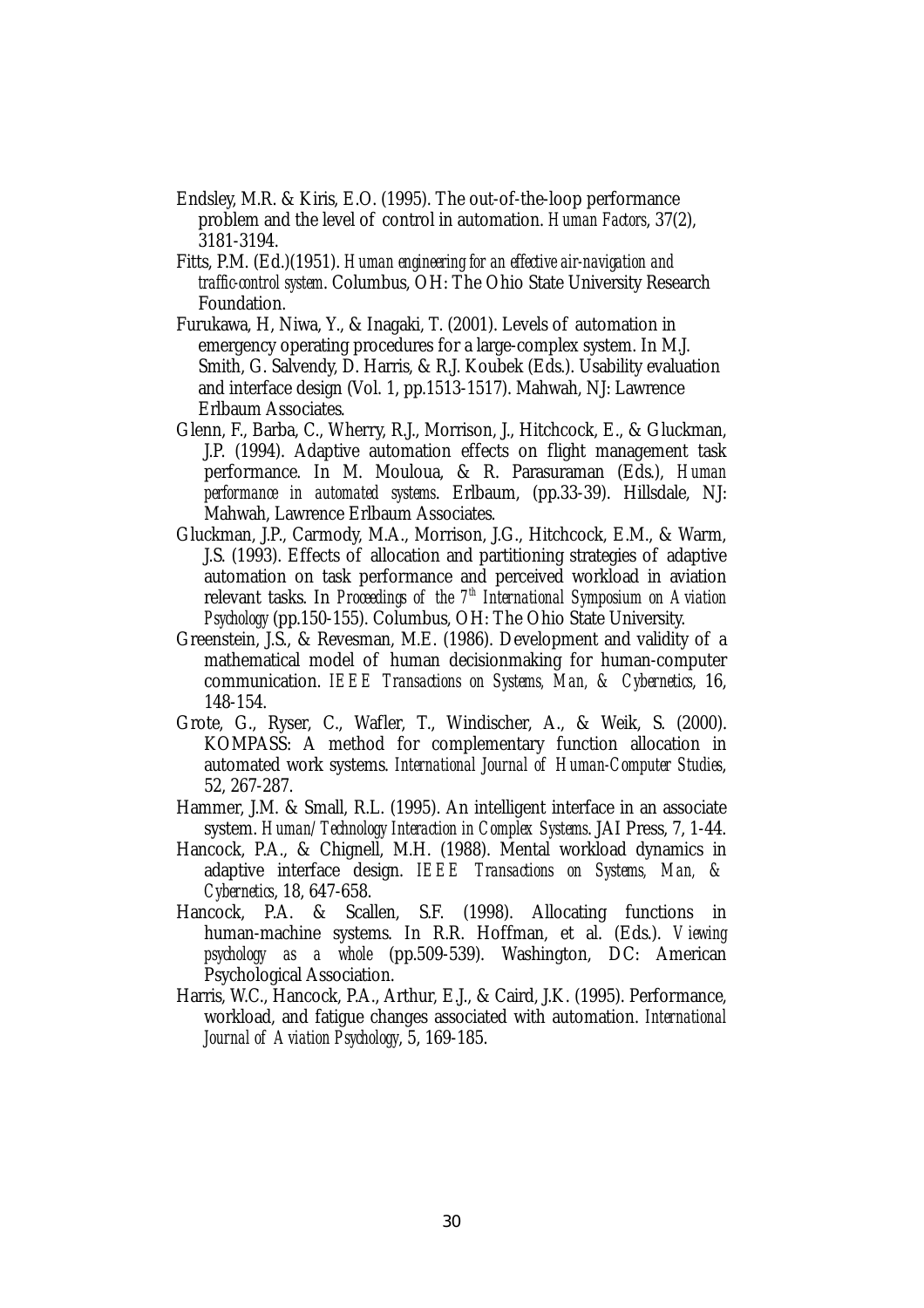- Harris, W.C., Hancock, P.A., & Arthur, E.J. (1993). The effect of taskload projection on automation use, performance, and workload. In *Proceedings of the 7th International Symposium on Aviation Psychology* (pp.178-184). Columbus, OH: The Ohio State University.
- Harris, W.C., Goernert, P.N., Hancock, P.A., & Arthur, E.J. (1994). The comparative effectiveness of adaptive automation and operator initiated automation during anticipated and unanticipated taskload increases. In M. Mouloua & R. Parasuraman (Eds.), *Human performance in automated systems* (pp.40-44). Hillsdale, NJ: Lawrence Erlbaum Associates.
- Hilburn, B., Molloy, R., Wong, D., & Parasuraman, R. (1993). Operator versus computer control of adaptive automation. In *Proceedings of the 7th International Symposium on Aviation Psychology* (pp.161-166). Columbus, OH: The Ohio State University.
- Hughes, D. (1995a, January 30). Incidents reveal mode confusion. *Aviation Week and Space Technology*, 142(5), 56.
- Hughes, D. (1995b, February 6). Studies highlight automation 'surprises'. *Aviation Week and Space Technology*, 142(6), 48-49.
- Inagaki, T. (1997). To go no not to go: Decision under time-criticality and situation-adaptive autonomy for takeoff safety. In *Proceedings of the IASTED International Conference on Applied Modelling and Simulation* (pp. 144-147). Calgary: IASTED ACTA Press.
- Inagaki, T. (1999). Situation-adaptive autonomy: Trading control of authority in human-machine systems. In M.W. Scerbo & M. Mouloua (Eds.), *Automation technology and human performance: Current research and trends* (pp.154-159). Mahwah, NJ: Lawrence Erlbaum Associates.
- Inagaki, T. (2000). Situation-adaptive autonomy for time-critical takeoff decisions. *International Journal of Modelling and Simulation*, 20(2), 175-180.
- Inagaki, T., Takae, Y., & Moray, N. (1999). Automation and human interface for takeoff safety. In *Proceedings of the 10<sup>th</sup> International Symposium on Aviation Psychology* (pp.402-407). Columbus, OH: The Ohio State University.
- Jordan, N. (1963). Allocation of functions between man and machines in automated systems. *Journal of Applied Psychology*, 47, 161-165.
- Kaber, D.B. & Riley, J.M. (1999). Adaptive automation of a dynamic control task based on workload assessment through a secondary monitoring task. In M.W. Scerbo & M. Mouloua (Eds.), *Automation technology and human performance: Current research and trends* (pp.129-133). Mahwah, NJ: Lawrence Erlbaum Associates.
- Kaber, D.B., Omal, E., & Endsley, M.R. (1999). Level of automation effects on telerobot performance and human operator situation awareness and subjective workload. In M.W. Scerbo and M. Mouloua (Eds.), *Automation*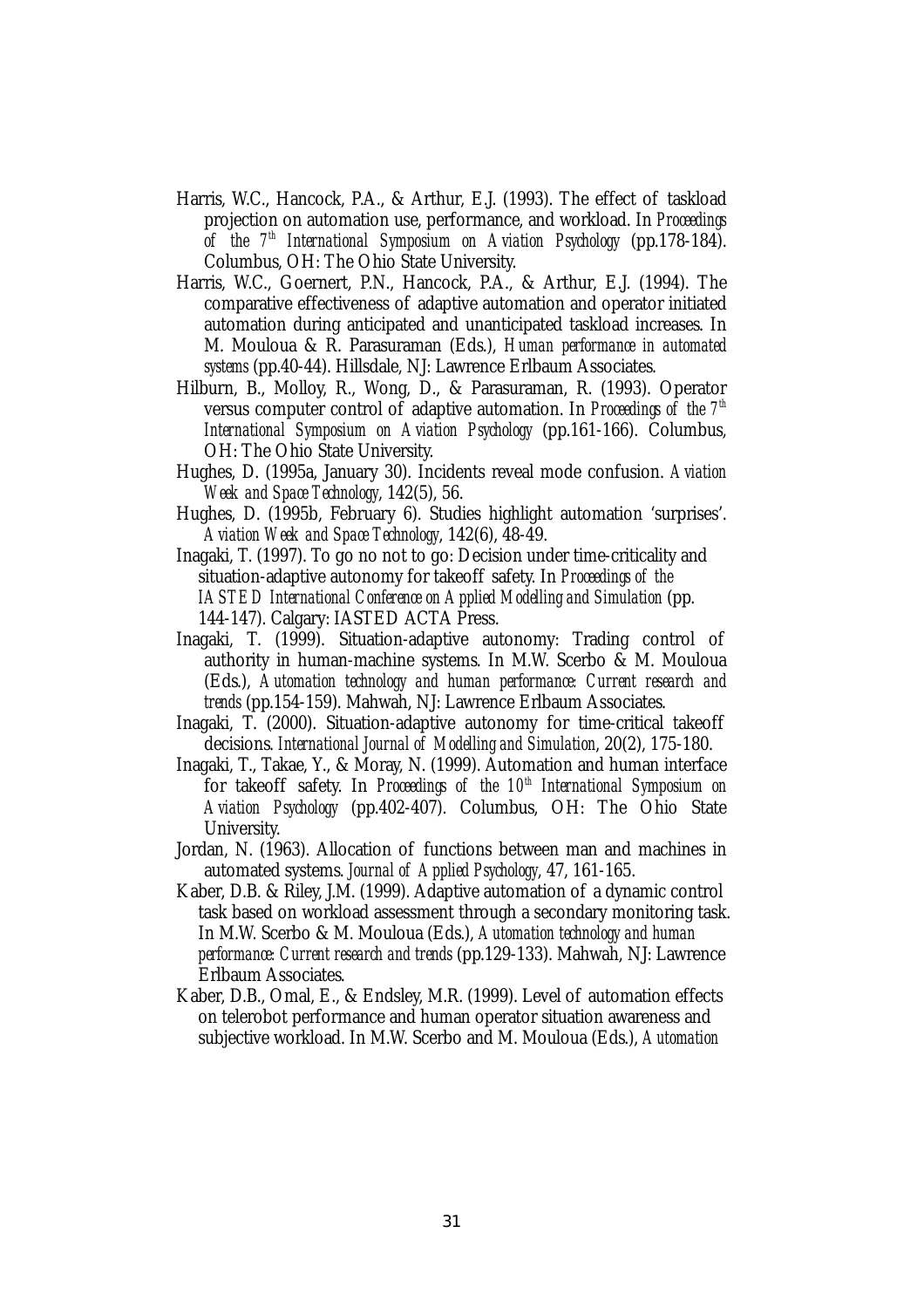*technology and human performance: Current research and trends* (pp.165-169). Mahwah, NJ: Lawrence Erlbaum Associates.

Kawazoe, H., Murakami, T., Sadano, O., Suda, K., & Ono, H. (2001). Development of a lane-keeping support system. In *Proceedings of Intelligent Vehicle Initiative (IVI) Technology and Navigation Systems* (p.29-35). Warrendale, PA: Society of Automotive Engineers.

- Kirwan, B. & Ainsworth, L.K. (1992). *A guide to task analysis*. London: Taylor & Francis.
- Klein, G., Orasanu, J., Calderwood, R, & Zsambok, C.E. (Eds.) (1993). *Decision making in action: Models and methods*. Norwood, NJ: Ablex.
- Lee, J.D. & Moray, N. (1992). Trust, control strategies and allocation of function in human machine systems. *Ergonomics*, 35(10), 1243-1270.
- Morgan, C., Cook, C.C., & Corbridge, C. (1999). Dynamic function allocation for naval command and control. In M.W. Scerbo & M. Mouloua (Eds.), *Automation technology and human performance: Current research and trends* (pp.134-138). Mahwah, NJ: Lawrence Erlbaum Associates., Erlbaum.
- Moray, N., Inagaki, T., & Itoh, M. (2000). Adaptive automation, trust, and self-confidence in fault management of time-critical tasks. *Journal of Experimental Psychology: Applied*, 6(1), 44-58.
- Morris, N.M., Rouse, W.B., & Ward, S.L. (1988). Studies of dynamic task allocation in an aerial search environment. *IEEE Transactions on Systems, Man, & Cybernetics*, 18(3), 376-389.
- Parasuraman, R., Bhari, T., Molloy, R., & Singh, I. (1991). Effects of shifts in the level of automation on operator performance. In *Proceedings of the 6th International Symposium on Aviation Psychology* (pp.102-107). Columbus, OH: The Ohio State Univesity.
- Parasuraman, R., Bhari, T., Deaton, J.E., Morrison, J.G., & Barnes, M. (1992). *Theory and design of adaptive automation in aviation systems* (Progress Rep. No. NAWCADWAR-92033-60). Warminster, PA: Naval Air Development Center Aircraft Division.
- Parasuraman, R., Molloy, R., & Singh, I.L. (1993). Performance consequences of automation-induced "complacency." *International Journal of Aviation Psychology*. 3(1), 1-23.
- Parasuraman, R., & Riley, V. (1997). Humans and automation: Use, misuse, disuse, abuse. *Human Factors*, 39(2), 230-253.
- Parasuraman, R., Sheridan, T.B., & Wickens, C.D. (2000). A model for types and levels of human interaction with automation. *IEEE Transactions on Systems, Man, and Cybernetics*, 30(3), 286-297.
- Price, H.E. (1985). The allocation of function in systems. *Human Factors*, 27(1), 33-45.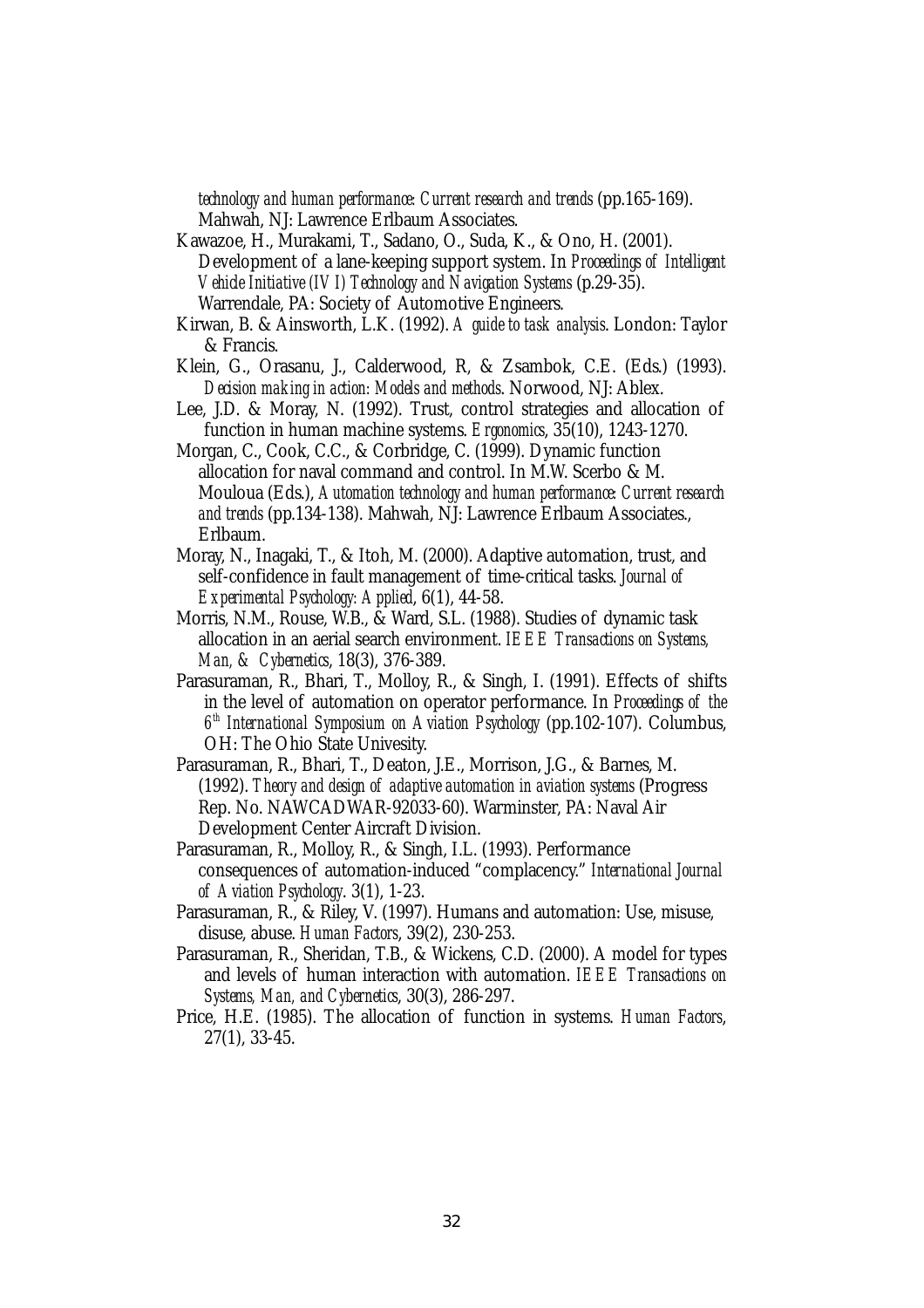- Revesman, M.E. & Greenstein, J.S. (1986). Application of a mathematical model of human decision making for human-computer communication. *IEEE Transactions on Systems, Man, and Cybernetics*, 16(1), 142-147.
- Rouse, W.B. (1976). Adaptive allocation of decision making responsibility between supervisor and computer. In T.B. Sheridan & G. Johannsen (Eds.), *Monitoring behavior and supervisory control* (pp.295-306). New York: Plenum.
- Rouse, W.B. (1977). Human-computer interaction in multitask situations. *IEEE Transactions on Systems, Man, and Cybernetics*, 7, 384-392.
- Rouse, W.B. (1988). Adaptive aiding for human/computer control. *Human Factors*, 30(4), 431-443.
- Rouse, W.B. (1991). *Design for Success: A Human Centered Approach to Designing Successful Products and Systems*. New York: Wiley.
- Rouse, W.B. (1994). Twenty years of adaptive aiding: Origins of the concept and lessons learned. In M. Mouloua & R. Parasuraman (Eds.), *Human performance in automated systems: Current research and trends* (pp.28-32). Hillsdale, NJ: Lawrence Erlbaum Associates.
- Rouse, W.B., Geddes, N.D., Curry, R.E. (1987-1988). An architecture for intelligent interfaces: Outline of an approach to supporting operators of complex systems, *Human-Computer Interaction*, 3, 87-122.
- Sarter, N.B. & Woods, D.D. (1995). How in the world did we ever get into that mode? Mode error and awareness in supervisory control. *Human Factors*, 37(1), 5-19.
- Sarter, N.B., Woods, D.D., & Billings, C.E. (1997). Automation surprises. In G. Salvendy (Ed.). *Handbook of Human Factors and Ergonomics* (2nd ed., pp. 1926-1943) New York: Wiley.
- Scallen, S.F., Hancock, P.A., & Duley, J.A. (1995). Pilot performance and preference for short cycles of automation in adaptive function allocation. *Applied Ergonomics*, 26(6), 397-403.
- Scallen, S.F. & Hancock, P.A.(2001). Implementing adaptive function allocation. *International Journal of Aviation Psychology*, 11(2), 197-221.
- Scerbo, M. W. (1996). Theoretical perspectives on adaptive automation. In R. Parasuraman & M. Mouloua (Eds.). *Automation and human performance* (pp.37-63). Mahwah, NJ: Lawrence Erlbaum Associates.
- Scerbo, M.W., Freeman, F.G., Mikulka, P.J., Parasuraman, R., Di Nocero, F., & Prinzel III, L.J. (2001). *The efficacy of psychophysiological measures for implementing adaptive technology* (NASA/TP-2001-211018). Hampton, VA: NASA-Langley Research Center.
- Scott, W.B. (1999, February 1). Automatic GCAS: "You can't fly any lower." *Aviation Week and Space Technology*, 150(5), 76-79.

Sharit, J. (1997). Allocation of functions. In G. Salvendy (Ed.). *Handbook of*